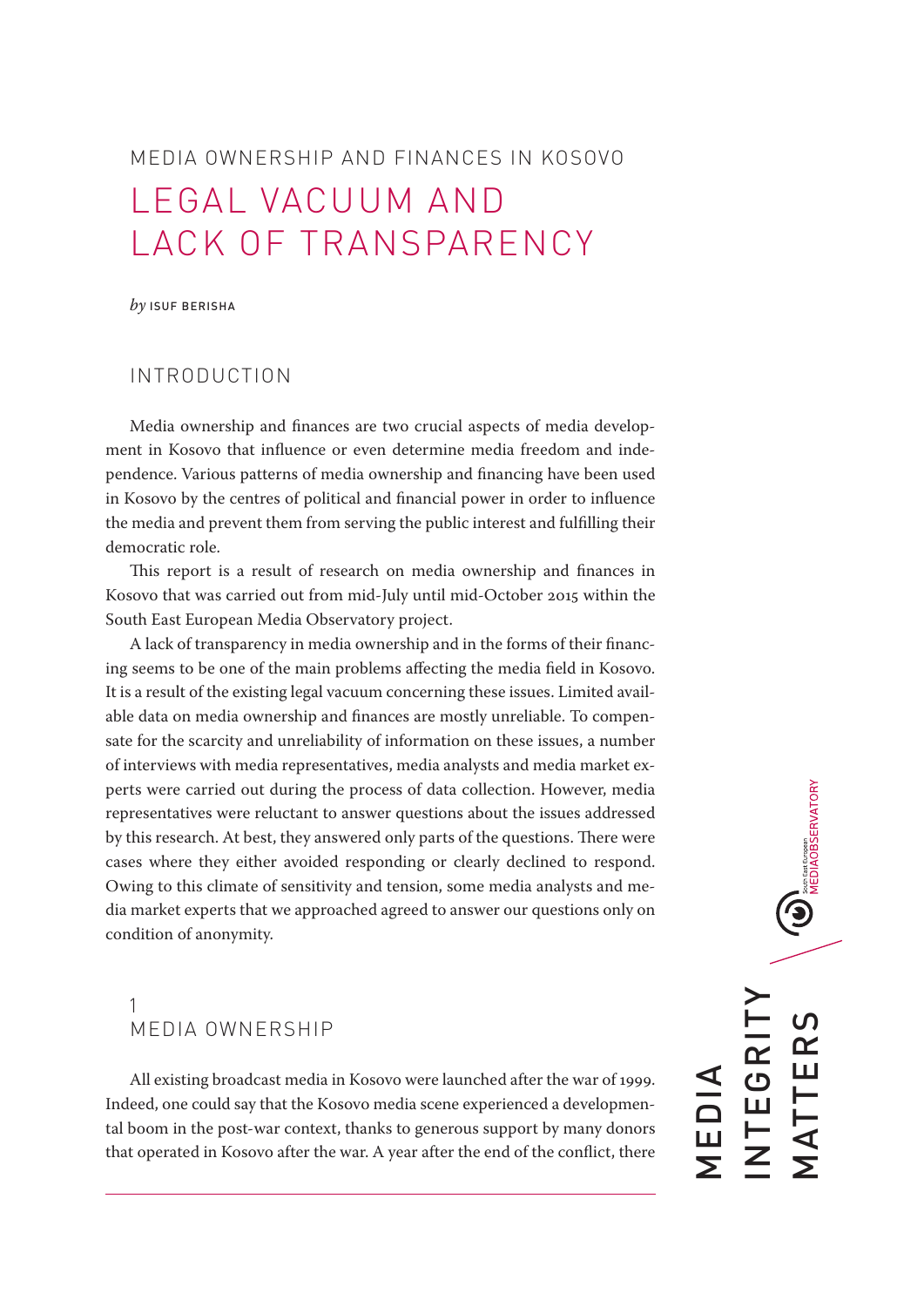were some one hundred broadcasters. 1 In 2001 this number rose to 145, including KFOR and international broadcasters. At the time when the previous report on the media ownership situation in Kosovo was written (2003/2004), there were 112 Kosovo broadcasters (89 radio and 23 TV stations).2 Today there are 103 broadcast media in Kosovo licensed by the Independent Media Commission (IMC); 83 of these are radio and 20 of them TV stations.3 In addition, there are 55 TV channels registered with IMC as programme service providers.4

The vast majority of the broadcast media launched since 1999 have been registered as private businesses. Yet, 12 years ago an OSCE database identified 22 radio and TV stations registered as NGOs out of 75 broadcasters.5 Today, the situation regarding the ownership structure of the broadcast media scene has changed. Only seven out of 103 broadcasters are still registered as NGOs. Apart from *Radio Television of Kosovo* (*RTK*), with one TV and two radio stations, which has the status of a public service broadcaster, all other broadcasting media (93) operate as private businesses.

#### *Table 1* KOSOVO BROADCASTERS BY TYPE OF OWNERSHIP

| <b>BROADCASTERS</b>         | <b>PUBLIC</b> | <b>PRIVATE</b>                 | INGO |
|-----------------------------|---------------|--------------------------------|------|
| 103<br>(20 TV AND 83 RADIO) |               | o.<br>$\overline{\phantom{a}}$ |      |

Source: Independent Media Commission (IMC).6

In the case of print media, all dailies established after 1999 have been registered and operated as private businesses. Most of the minority print media that were launched after the war were registered as NGOs (*Alem*, *Yehkipe*, *Romano Alav*, etc.). Additionally, during the first few years after the war, several youth NGOs and other local NGOs launched various short-lived print media outlets.

- 3 Independent Media Commission, Adresari i subjekteve transmetuese të licencuara në Kosovë. Available at: http://kpm-ks.org/?pamja=dokumentet&gjuha=1&kerko=Adresari%20i%20subjekteve%20transmetuese. Accessed 17 July 2015.
- 4 Independent Media Commission, Adresari i Ofertuesve të Shërbimeve Programore të licencuar në Kosovë. Available at: http://www.kpm-ks.org/materiale/dokument/1435753871.2781. xls. Accessed 17 July 2015.
- 5 Berisha, "Kosovo/a", in *Media Ownership and its Impact on Media Independence and Pluralism*, 2004, p. 239.
- 6 Independent Media Commission, Adresari i subjekteve transmetuese të licencuara në Kosovë. Available at: http://kpm-ks.org/?pamja=dokumentet&gjuha=1&kerko=Adresari%20i%20subjekteve%20transmetuese. Accessed 17 July 2015.

MEDIA INTEGRITY MATTERS MEDIA INTEGRITY MATTERS MEDIA OWNERSHIP AND LACK OF TRANSPARENCY 20 PHONERSHIP AND LACK OF TRANSPARENCY 20 PHONERS VARIOUS PATTERNS OF MEDIA OWNERSHIP AND FINANCING HAVE BEEN USED IN KOSOVO BY THE CENTRES OF POLITICAL AND FINANCIAL POWER IN ORDER TO INFLUENCE THE MEDIA AND PREVENT THEM FROM SERVING THE PUBLIC INTEREST AND FULFILLING THEIR DEMOCRATIC ROLE.

23

 $\sim$ 

LEGAL VACUUM AND LACK OF TRANSPARENCY

<sup>1</sup> Berisha, "Kosovo/a", in *Media Ownership and its Impact on Media Independence and Pluralism*, 2004, p. 220.

<sup>2</sup> Ibid, p. 228.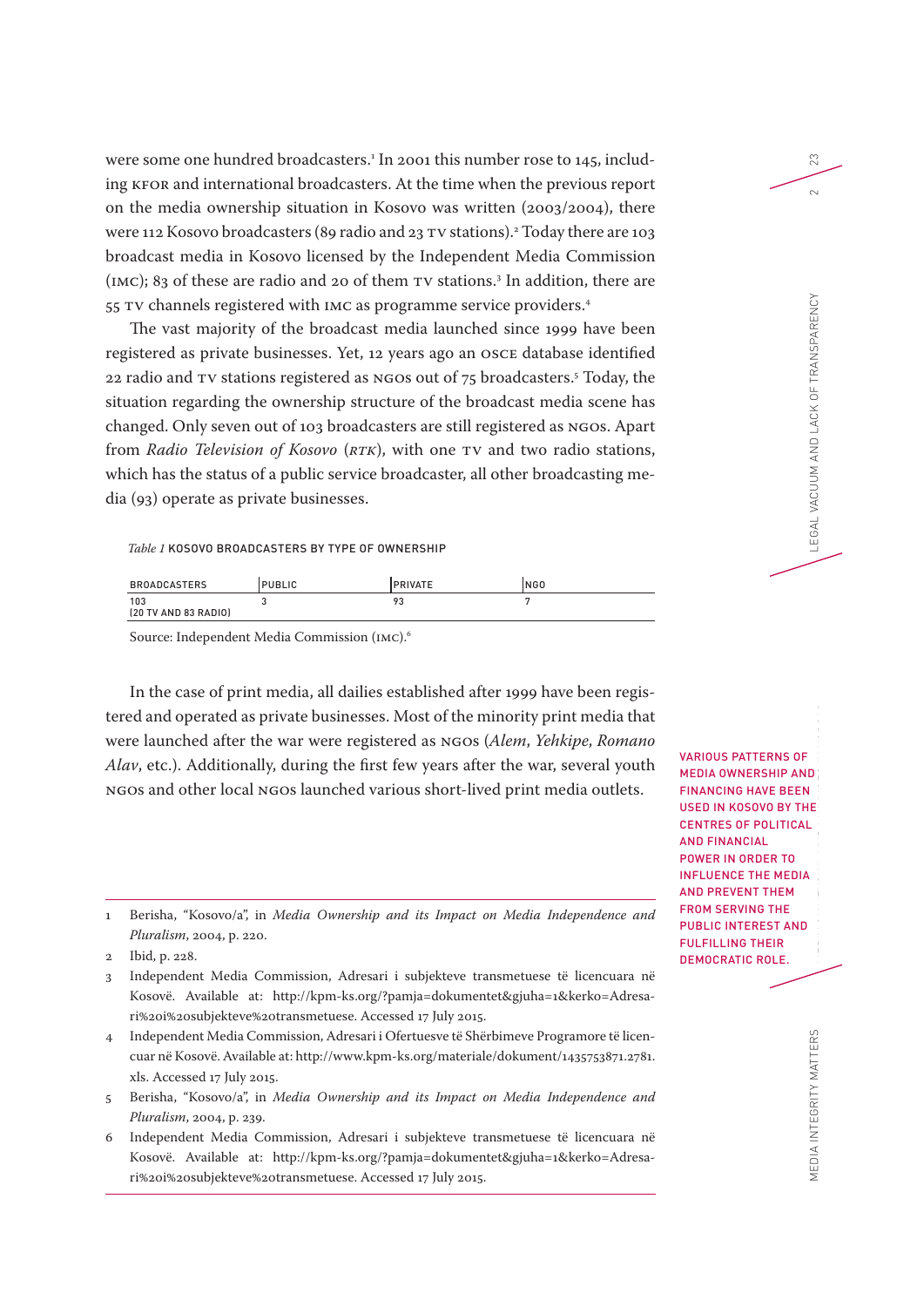#### REGULATION OF MEDIA OWNERSHIP

Current media legislation in Kosovo does not cover media ownership transparency and concentration. These issues did not gain the attention of the first provisional media regulations promulgated by UNMIK in 2000. Since Regulation 2000/36 (on licensing and regulation of broadcast media in Kosovo) did not contain any provisions on concentration of media ownership, this issue *de facto* was left to the authority of the Temporary Media Commissioner (TMC). Indeed, in 2000, with his first call for media licensing, the TMC published a one-page document titled "Qualifications" setting out six criteria that applicants for broadcasting media licenses were obliged to fulfil.7 The first three criteria on this list of qualifications were intended to prevent or limit media ownership concentration.8

In 2006, IMC initiated a public debate about a draft regulation on media concentration. Following the somewhat nervous reaction by some media owners and the subsequent ending of the mandate of the then head of IMC, this issue was set aside. Since then, when dealing with media ownership concentration issues, the IMC has relied on that TMC document released in 2000 in order to set out the qualification criteria.9 It illustrates how effective and adequate the IMC's work has been in addressing these issues. Indeed, both the Kosovo and international media organisations have raised concerns regarding increased media ownership concentration in Kosovo.10 For example, *RTV 21* launched five additional TV channels that were registered with the IMC as program service providers. With rapid expansion of completely unregulated online media, this issue is becoming more and more problematic.

The IMC media database usually contains the names of owners. Sometimes, only the names of contact persons are given instead. Therefore, in some cases, media analysts have raised questions about who exactly lies behind the nominal owners.

## 1.2

# MEDIA OWNERSHIP PATTERNS

Underlying the three legal, formal types of media ownership that are recognised by law, there are a few patterns of actual ownership that have been present in the Kosovo media. These patterns can help to better understand the structure of media ownership in Kosovo.

CURRENT MEDIA LEGISLATION IN KOSOVO DOES NOT COVER MEDIA OWNERSHIP TRANSPARENCY AND CONCENTRATION.

23

 $\infty$ 

<sup>7</sup> Office of the Temporary Media Commissioner, Qualifications, 22 June 2000.

<sup>8</sup> Ibid.

<sup>9</sup> Interview with Naile Krasniqi, CEO, IMC, Pristina, 30 April 2015.

<sup>10</sup> Institute for Development Policy, *The State of the Media in Kosovo 2015*. Available at: http://www.indep.info/documents/71012\_INDEP%20-%20The%20State%20of%20the%20 Media%20in%20Kosovo%202015.pdf. Accessed 18 July 2015.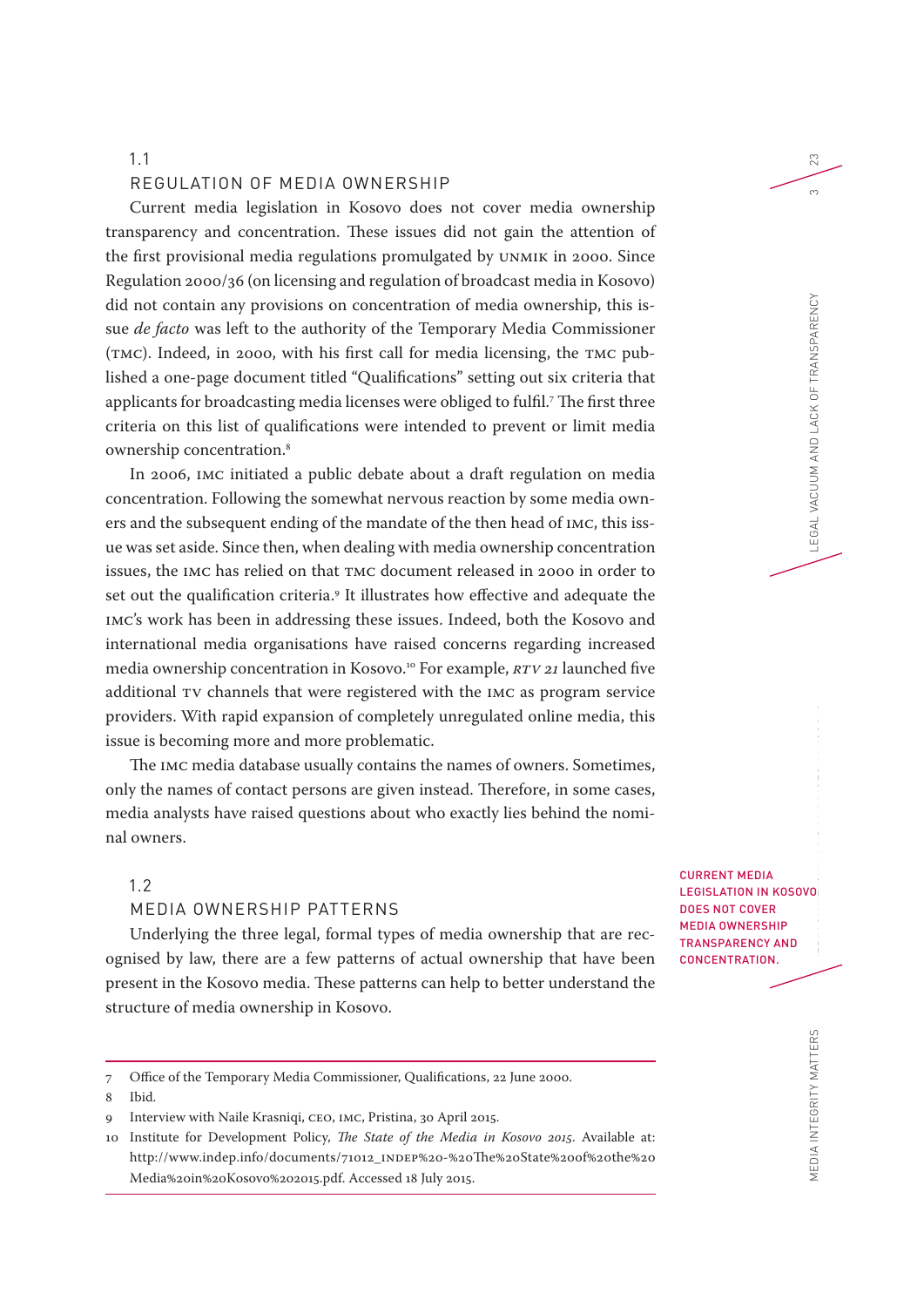- 1. Hidden ownership or nominal owners as a cover for real owners. The very fact that in this pattern of media ownership the real owners choose not to be known is suspicious and alarming.<sup>11</sup> Indeed, both political and business groups have used this pattern to infiltrate the ownership structure of existing media, or to launch new media in order to use them for their own interests.
- 2. Family ownership as a pattern of media ownership is present in those segments of the media that are registered as private businesses.
- 3. Big companies or corporations as media owners. There have been cases of media takeovers, or of the establishment of media outlets by large companies or corporations that operate outside the media sector. The editorial policy of these media show that, in most cases, they were acquired or established in order to be used by the large companies for their own business interests.

#### TELEVISION MARKET

Apart from the public service broadcaster (*RTK*), the main TV channels in Kosovo are *TV21*, *Kohavision* TV (*KTV*) and *Klan Kosova* TV. *TV21* and *KTV* are commercial broadcasters, both of which gained Kosovo-wide licences in 2000, while *Klan Kosova* TV is a newcomer that has lately entered the field with the major players as a program service provider available only on cable.

There are no reliable data on broadcast ratings. The IMC does not keep data on ratings, nor have they carried out any survey on this, owing to lack of funds.12 However, when the ratings are measured, it is common for the highest broadcast rating to be held by the TV channel that commissioned the survey on viewership. Still, for years *RTK* has held first position in most broadcast ratings.

# 1.3.1

#### OWNERSHIP STRUCTURE OF THE MAIN TV CHANNELS

*RTV 21* was started in 2000 as a family business by Aferdita Saraçini-Kelmendi, her husband Florin Kelmendi and her brother Eugen Saraçini. As a driving force behind the project, Aferdita Saraçini-Kelmendi kept 60 percent of shares for herself, 20 percent went to her brother Eugen, 10 percent to her

THERE ARE A FEW PATTERNS OF ACTUAL OWNERSHIP THAT HAVE BEEN PRESENT IN THE KOSOVO MEDIA: HIDDEN OWNERSHIP OR NOMINAL OWNERS AS A COVER FOR REAL OWNERS, FAMILY OWNERSHIP AND BIG COMPANIES OR CORPORATIONS AS MEDIA OWNERS.

23

<sup>11</sup> The case of *Klan Kosova* TV is one significant example of this pattern of concealed ownership. 12 Interview with Naile Krasniqi, CEO, IMC, Pristina, 21 October 2015. Exceptionally, in 2011 and 2013 the IMC commissioned two surveys on the readiness of Kosovo for digitisation. The first one "Valorization of the level of media viewership and penetration" (2011) addresses various aspects of viewership but not broadcast ratings. However, the second one, which deals with the readiness of Kosovars for digitisation, contained a question about which TV newscast was preferred by respondents; 32 percent of them preferred *RTK* news, 28 percent *KTV* news, 15 percent *TV21* and 10 percent preferred the news program of *Klan Kosova* TV. See Management Development Associates (MDA), *Vlerësimin e Gatishmërisë së Qytetarëve të Republikës së Kosovës për Kalimin në Transmetimin Digjital*, September 2013. Available at: http://www.kpm-ks.org/materiale/dokument/1382459651.3871.pdf. Accessed 6 September 2015.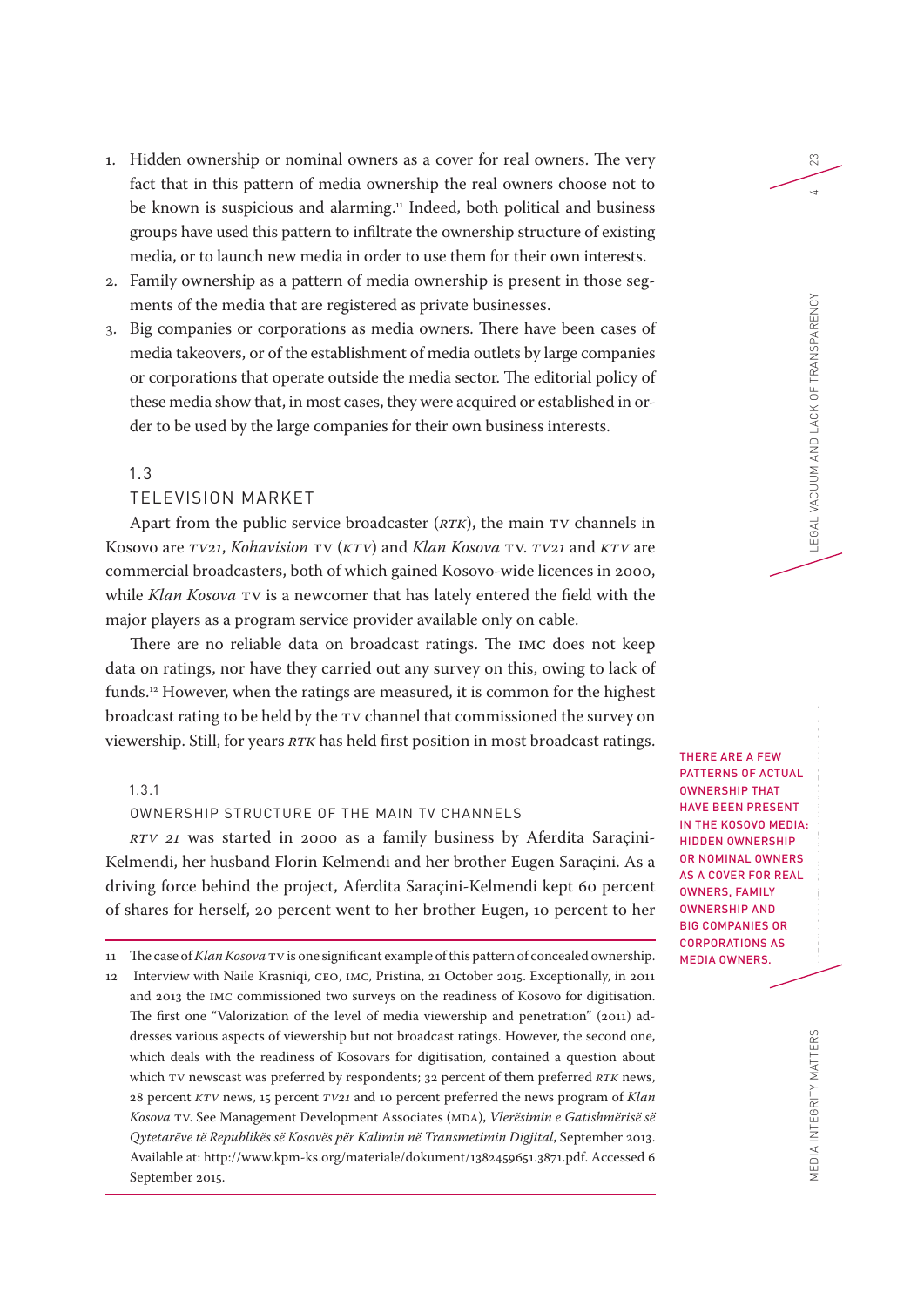husband Forin Kelmendi and the remaining 10 percent to her friend and colleague Xheraldina Vula for her contribution to *RTV 21*. 13 At the beginning, the main or even the sole source of funds for investment in the development of *RTV 21* was support from various donors. The main donors were USAID and the Open Society Institute (OSI) Media Program, which have been underwriting almost the whole *RTV21* budget for several years.

There have been no changes in this ownership structure since then. This ownership structure applies to all components of the RTV21 Company, which beside *TV21* include also *Radio 21*, additional TV channels that are registered as program service providers (*21 Plus*, *21 Popullore*, *21 MIX*, *21 Junior* and *21 News Business*), *Sheshi 21* and the *TV21-Kosovo* web portal. The same ownership structure was also retained for the "daughter company" RTV 21 Macedonia, which was launched in September 2015. Again, the identical ownership structure applies to the web portal *TV 21* – *Macedonia*, which was established at the same time.<sup>14</sup>

The representative of *RTV 21*, Xheraldina Vula, did not respond to the question of whether shareholders of this company have investments, shares or property in any business sector outside the media field.

*Kohavision* TV (*KTV*) was also launched in 2000, by Veton Surroi. *KTV* and other parts of the Koha Group were developed from scratch after the war, with generous support from donors. As in the case of *RTV 21*, the primary donors were USAID and the OSI Media Program, which again provided almost the entire *KTV* budget for several years after the war. Veton Surroi was the owner of Koha Group until 2004/5 when, after he had formed his political party Ora, he formally transferred the complete ownership of Koha Group to his sister Flaka Surroi. Ms Surroi refused to answer any question about the ownership structure and finances of Koha Group for this research. However, according to the data available from the IMC, she still remains director and nominal owner of Koha Group, which in addition to *KTV*, includes the daily *Koha Ditore*, the Koha Print printing plant, *Arta* TV channel, Koha Publishing House, and the *Koha.net* web portal. There are no reliable data about any eventual investment, property or shares pertaining to her or her close family members in business activities beyond the media sector.

23

 $\overline{5}$ 

<sup>13</sup> Berisha, "Kosovo/a", in *Media Ownership and its Impact on Media Independence and Pluralism*, 2004, p.233.

<sup>14</sup> Interview with Xheraldina Vula, *RTV 21*, Pristina, 29 September 2015.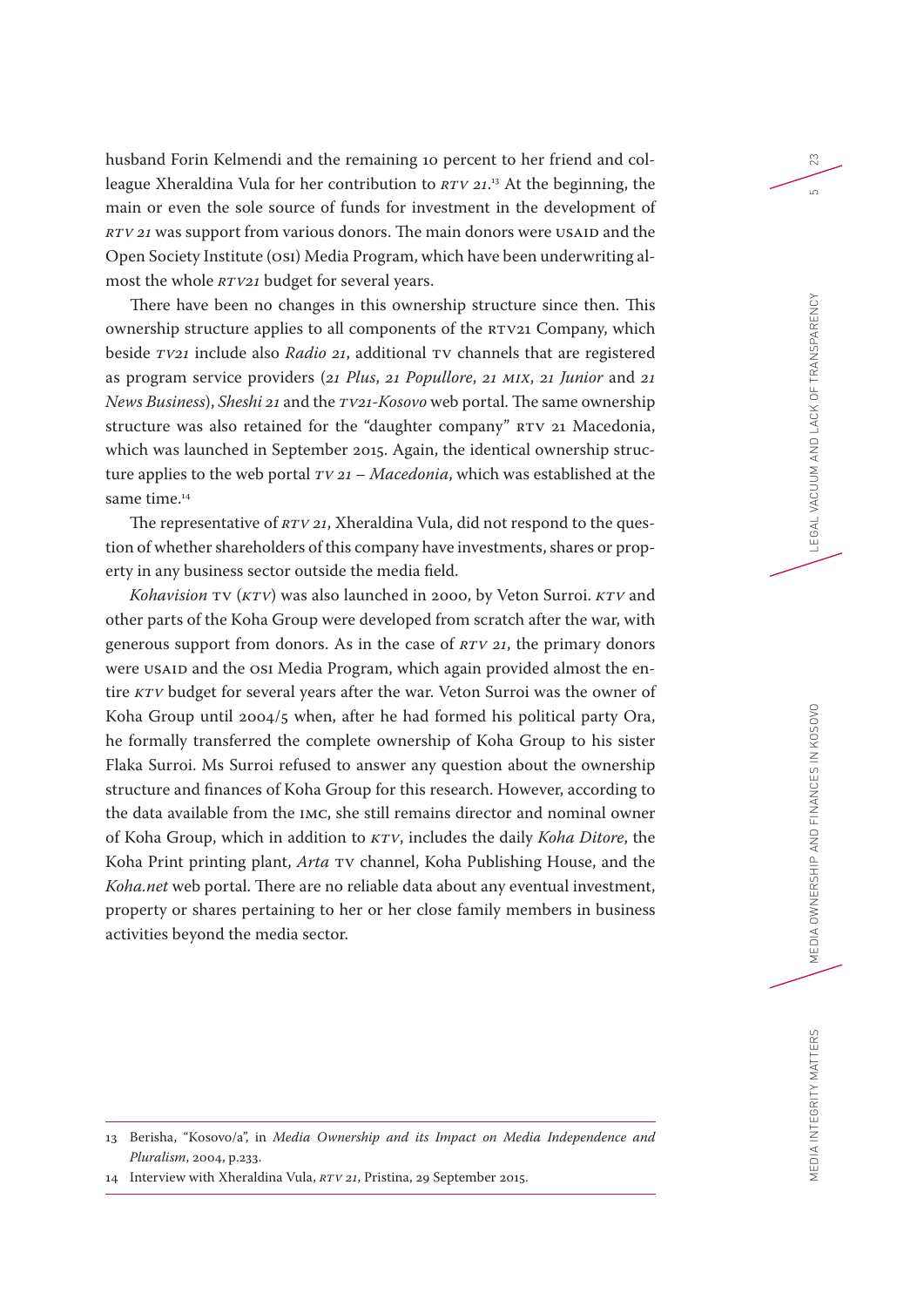*Klan Kosova* TV entered the Kosovo media market in 2009. It was licensed by the IMC on 18 February 2009 as a programme service provider.15 *Klan Kosova* TV was launched by the Kosovo journalist Baton Haxhiu in cooperation with TV *Klan* from Albania. TV *Klan* gave its old equipment to *Klan Kosova* TV and on that ground gained 80 percent of the shares, while Baton Haxhiu for his contribution to the project, plus his managerial organisation and realisation, was given 20 percent of the shares.16 This ownership structure was in place until the end of 2014, when some media published the unconfirmed news that one of the largest Kosovo corporations, Devolli Group, had become the new owner of *Klan Kosova* TV. 17 Haxhiu admits that, since January 2015, the ownership structure of *Klan Kosova* TV has changed. According to him, he retains 20 percent of the shares, but he was reluctant to reveal the identity of other shareholder/s. Later in the interview, he eventually admitted that TV *Klan* from Albania still has 40 percent of the shares but insisted that he could not reveal the identity of the third owner, who controls 40 percent of the shares. In addition, he stated that the story about the new ownership structure of *Klan Kosova* TV was not yet over. According to him, the ownership structure of *Klan Kosova* TV might change again during this year.18 On the other hand, the media analysts or media market experts who preferred to speak with us on condition of anonymity believe that Devolli Group is the main owner of *Klan Kosova* TV.

In both possible versions of this story, if Devolli Goup is that third silent owner with a 40 percent share, or even more if this corporation is actually the main owner, with an 80 percent share, this would represent not only a major change in the ownership structure of *Klan Kosova* TV, but also a significant development with potentially far-reaching consequences for the television market in Kosovo. If Devolli Group has entered the media sector as a partial or perhaps the main owner of *Klan Kosova* TV, this means that we have new momentum that could bring a new dynamism to the Kosovo television market. *Klan Kosova* TV already has the highest broadcast rating in Kosovo among TV channels that broadcast through the cable network. *RTK* has a broadcast rating

- 15 In fact, its director Baton Haxhiu has been complaining for years about the IMC's licensing policy. He and some other media owners have repeatedly raised the issue of available terrestrial frequency for Pristina, which the IMC never opened to public tender. Acording to him and others, this was due to pressure on the IMC by the two main commercial TV stations, *TV21* and *KTV*, through their association AMPEK. Yet IMC's CEO claims that this was due to the prepartions for digitisation. She stressed that, since 2009, IMC has not issued new licences according to the analog frequency plan not only for Pristina but also for the entire territory of Kosovo, because this would be in contradiction with the frequency plan based on a strategy of digitisation. (Interview with Naile Krasniqi, CEO, IMC, Pristina, 21 October 2015.)
- 16 Interview with Baton Haxhiu, director, *Klan Kosova* TV, Pristina, 28 September 2015.
- 17 See Lapsi Lajme, "Kush po e godet me miell Baton Haxhiun," 11 October 2014. Available at: http://www.lapsi.al/lajme/2014/10/11/kush-po-e-godet-me-miell-baton-haxhiun. Accessed 3 September 2015.
- 18 Interview with Baton Haxhiu, director, *Klan Kosova* TV, Pristina, 28 September 2015.

MEDIA INTEGRITY MATTERS MEDIA INTEGRITY MATTERS MEDIA OWNERSHIP AND LACK OF TRANSPARENCY 6 GENERAL VACUUM AND LACK OF TRANSPARENCY 6 GENERAL VACUUM AND LACK OF TRANSPARENCY 6 GENERAL VACUUM AND LACK OF TRANSPARENCY 6 GENER IF DEVOLLI GOUP IS THAT THIRD SILENT OWNER OF KLAN KOSOVA TV WITH A 40 PERCENT SHARE, OR EVEN MORE IF THIS CORPORATION IS ACTUALLY THE MAIN OWNER, WITH AN 80 PERCENT SHARE, THIS WOULD REPRESENT NOT ONLY A MAJOR CHANGE IN THE OWNERSHIP STRUCTURE OF KLAN KOSOVA TV, BUT ALSO A SIGNIFICANT DEVELOPMENT WITH POTENTIALLY FAR-REACHING **CONSEQUENCES** FOR THE TELEVISION MARKET IN KOSOVO.

23

 $\sim$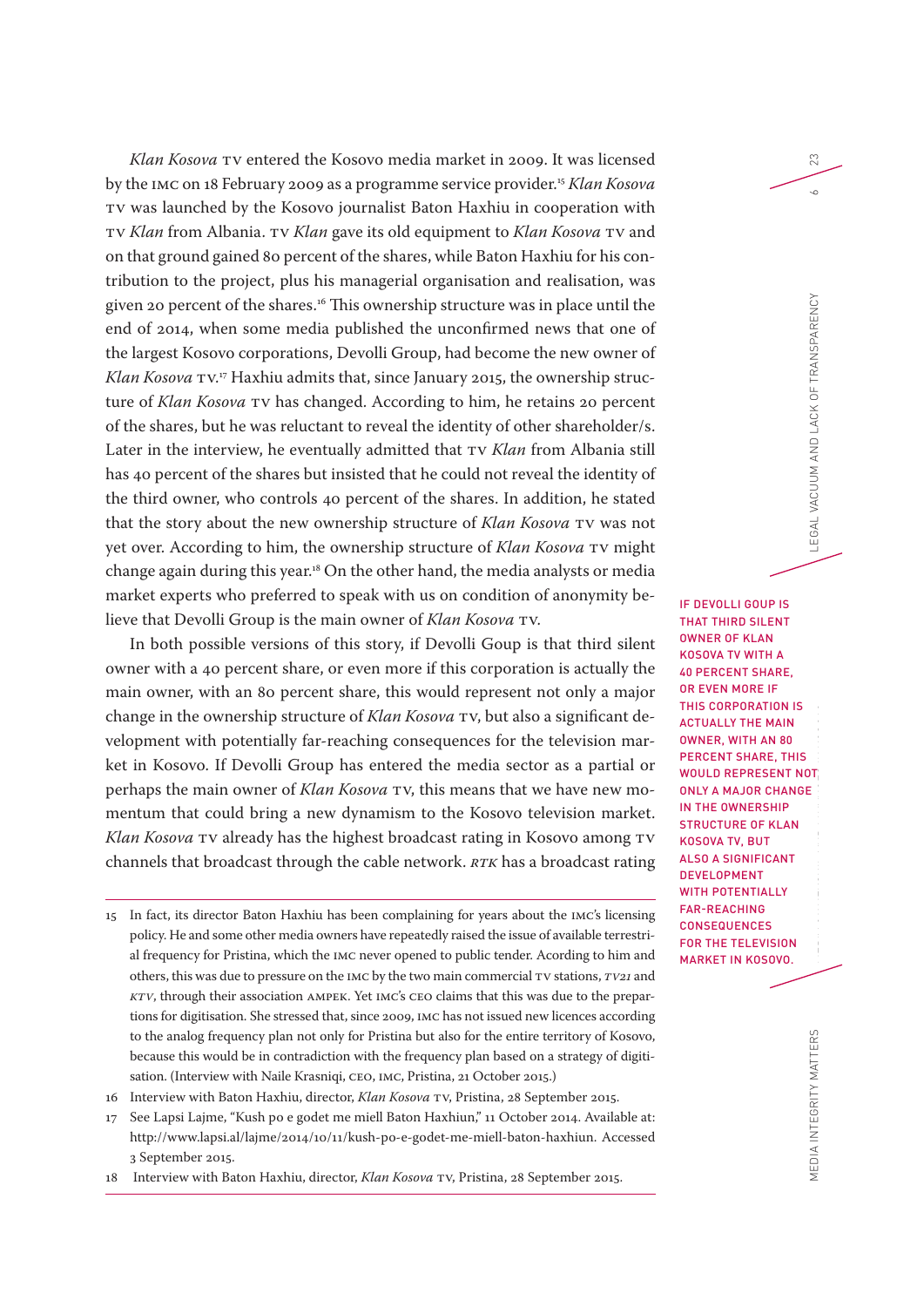that is a few percentage points higher, only because it has much wider coverage of Kosovo territory through its terrestrial network. In Pristina, where cable networks have the best coverage, the broadcast rating of *Klan Kosova* TV is significantly better than that of any other TV channel with a national licence.<sup>19</sup> Therefore, if it turns out to be true that Devolli Group has become the owner of *Klan Kosova* TV, this means that we will see the fastest growing TV channel taken under the umbrella of one of the largest corporations in Kosovo. Haxhiu showed some awareness of the problem when he claimed that, by contract with two other shareholders, he has a hundred percent control of management and editorial policy, while two other owners have the right only to monitor monthly profit and operational costs.<sup>20</sup> However, bearing in mind that Devolli Group is known as one of the main business supporters of the Democratic Party of Kosovo (PDK), the ruling party,<sup>21</sup> it is not surprising that *Klan Kosova* TV is already seen as a pro-government TV channel.<sup>22</sup>

It seems that the IMC has not yet been brought up to date on the ownership changes in *Klan Kosova* TV. According to current official data from the IMC, the owner of this broadcaster is still Aleksander Frangaj,<sup>23</sup> the owner of TV *Klan* from Albania.

#### *Table 2* OWNERSHIP OF MAIN PRIVATE TV CHANNELS

| TV STATION                    |   | OWNERSHIP SHARES                                                                                       |
|-------------------------------|---|--------------------------------------------------------------------------------------------------------|
| <b>TV 21</b>                  |   | AFERDITA SARACINI-KELMENDI 60 %<br>FLORIN KELMENDI 10 %<br>EUGEN SARACINI 20 %<br>XHERALDINA VULA 10 % |
| <b>KTV</b>                    |   | FLAKA SURROI 100 %                                                                                     |
| <b>KLAN KOSOVA TV (CABLE)</b> |   | <b>KLAN TELEVISION 40 %</b><br><b>BATON HAXHIU 20 %</b><br>UNKNOWN OWNER(S)' 40 %                      |
|                               | * | There are unconfirmed information in the media reports claiming that                                   |

\* There are unconfirmed information in the media reports claiming that the Devolli Group became the third owner of Klan Kosova TV in 2014.

Sources: IMC database, interviews and articles.<sup>24</sup>

- 20 Interview with Baton Haxhiu, director, *Klan Kosova* TV, Pristina, 28 September 2015.
- 21 See *Kosova Sot*, "PDK kriminalizoi privatizimin, favorizoi 'Devollin'," 7 October 2015, pp. 6-7.
- 22 Interview with a media analyst who spoke on condition of anonymity, Pristina, 22 September 2015.
- 23 Interview with Naile Krasniqi, CEO, IMC, Pristina, 21 October 2015.
- 24 IMC, Adresari i subjekteve transmetuese të licencuara në Kosovë 2015. (Available at: http:// kpm-ks.org/?pamja=dokumentet&gjuha=1&kerko=Adresari%20i%20subjekteve%20 transmetuese. Accessed on 17 July 2015.) Lapsi Lajme, "Kush po e godet me miell Baton Haxhiun?" 11 October 2014. (Available at: http://www.lapsi.al/lajme/2014/10/11/kush-po-egodet-me-miell-baton-haxhiun. Accessed 3 September 2015.) Interview with Baton Haxhiu, director, *Klan Kosova* TV, Pristina, 28 September 2015. Interview with Xheraldina Vula, *RTV 21*, Pristina, 29 September 2015.

23

 $\sim$ 

<sup>19</sup> Interview with a media advertising expert who spoke on condition of anonymity, Pristina, 25 September 2015.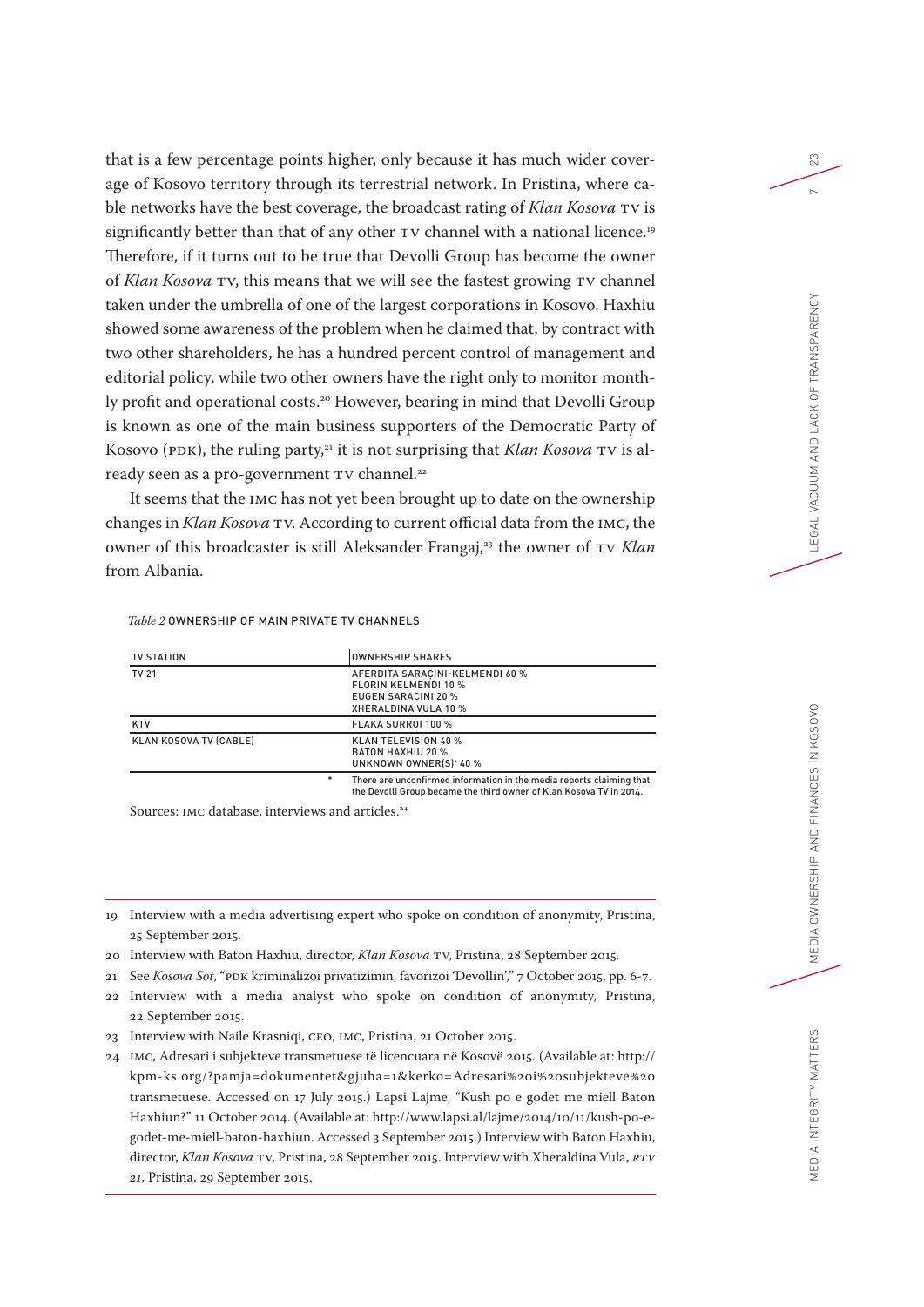#### PRINT MEDIA MARKET

The print media market has also been very dynamic in the years since 1999. Soon after the war there were 12 dailies in Kosovo.<sup>25</sup> Most of these did not last long. Nevertheless, new publishers continued to launch dailies, which in most cases were discontinued after a while, because there were too many for such a small market as Kosovo. To make things worse, the small market for print media has been shrinking over the years in response to the development of new media. At its best, total circulation of all daily newspapers was around 30-35 thousand copies. Today, according to some estimates, the total circulation of the remaining dailies is around 15 thousand copies.<sup>26</sup> It is not surprising that from the dozens of dailies that were launched during this post-war period, only five have survived all these years: *Kosova Sot*, *Koha Ditore*, *Zëri*, *Bota Sot* and *Epoka e Re*. The first three are supported by larger mother companies, while *Bota Sot* and *Epoka e Re* are struggling, with sales of just a few hundred copies each.

*Kosova Sot* was launched in 1998 by a businessman Ruzhdi Kadriu with support from the Open Society Institute. It was discontinued by the Serbian police in March 1999, only to be re-launched the same year, after the war, with generous support by donors, mainly by USAID. Its ownership has not changed since then. Ruzhdi Kadriu is also the owner of Interpress Company which apart of *Kosova Sot* includes a printing plant, publishing house and *Top Kosova Radio*. 27 He has made extensive use of his newspaper for promotion of and support for his business interests. *Kosova Sot* launched aggressive campaigns against anybody that was seen as an obstacle or threat to the business interests of its owner.28 In 2014, the director of *Kosova Sot*, Margarita Kadriu, was elected as a member of the Kosovo Assembly for the PDK party.

None of the Kosovo newspapers are ready to reveal their circulation figures. However, according to the media marketing expert who prefers to speak on condition of anonymity, *Kosova Sot* currently has the largest circulation, with around 4,000 copies sold.<sup>29</sup>

- 25 Berisha, "Kosovo/a", in *Media Ownership and its Impact on Media Independence and Pluralism*, 2004, p. 228.
- 26 Interview with a media marketing expert who spoke on condition of anonymity, Pristina, 27 September 2015.
- 27 Constitutional Court of the Republic of Kosovo, Resolution on Inadmissibility in Case No. KI 182/14, Pristina, 6 March 2015. Available at: http://www.gjk-ks.org/repository/docs/gjk\_ ki\_182\_14\_ang.pdf. Accessed 5 September 2015.

28 See Index online, "Zhvatësja Margarita Kadriu," 28 October 2014. Available at: http://indeksonline.net/?FaqeID=2&LajmID=123001. Accessed 25 July 2015. The article reports on the three-year campaign by *Kosova Sot* against Judge Makifete Saliuka after she ruled in favour of a worker, Lulzim Rexha, who in 2004 lost his right hand in a printing plant owned by the Interpress Company.

29 Interview with a media marketing expert who spoke on condition of anonymity, Pristina, 27 September 2015.

ACCORDING TO SOME ESTIMATES, THE TOTAL CIRCULATION OF THE REMAINING DAILIES IS AROUND 15 THOUSAND COPIES. NONE OF THE KOSOVO NEWSPAPERS ARE READY TO REVEAL THEIR CIRCULATION FIGURES.

23

 $\infty$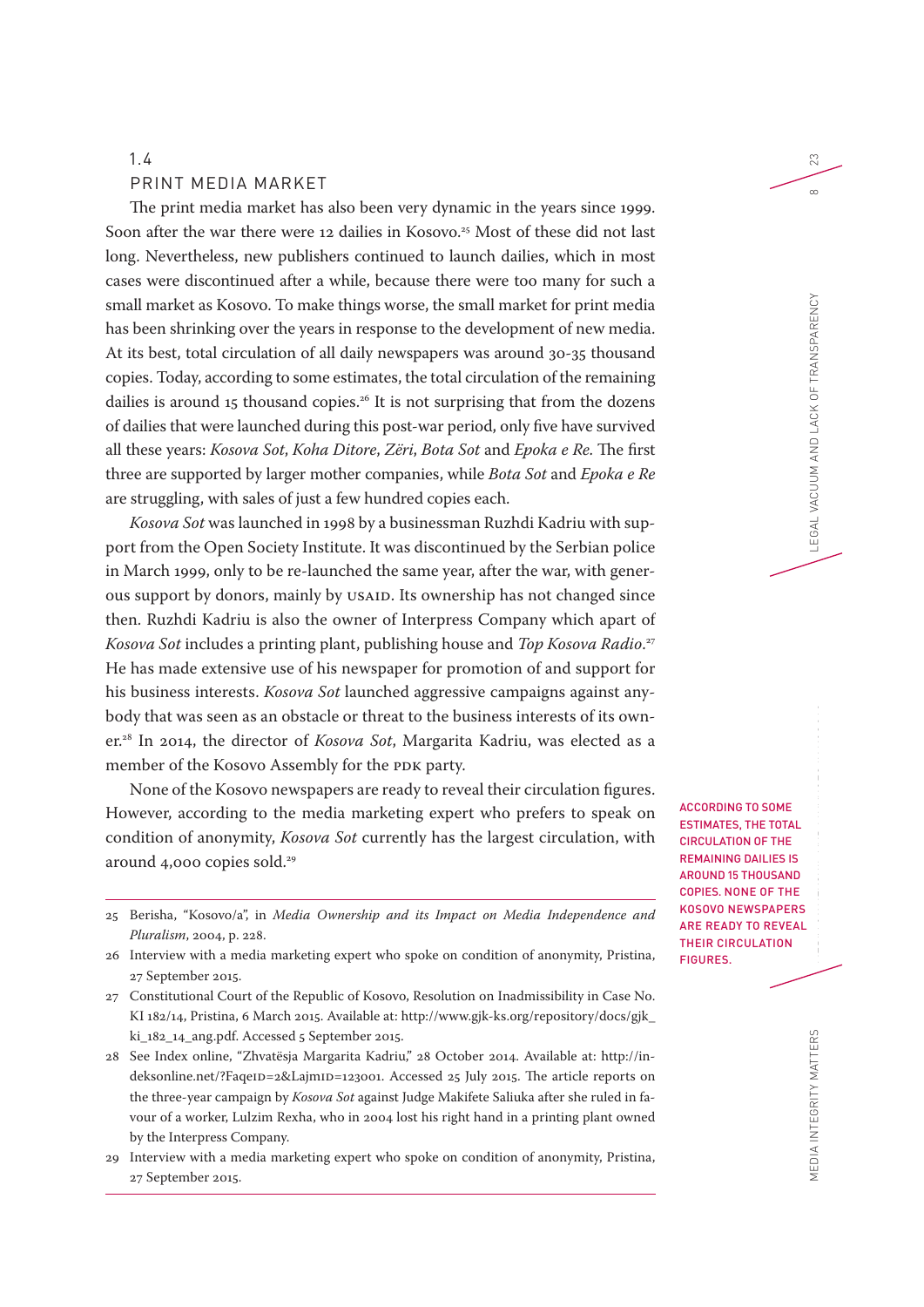*Koha Ditore* is published by the Koha Group. It was established in 1997 by Veton Surroi. Investment was supported by donors, mainly by the Open Society Institute. *Koha Ditore* was shut down by the Serbian police in March 1999. It was re-launched soon after the 1999 war, again owing to support by the international donors operating in Kosovo at that time. As mentioned earlier, Veton Surroi formally transferred ownership of the newspaper, and of the complete Koha Group, to his sister Flaka Surroi when he formed the political party ORA in 2004.

*Koha Ditore* is recognised as the most influential major daily in Kosovo. It has been praised for its decent professional standards. Indeed, for a long time it was equally critical of all political parties. Surprisingly, it has recently been openly supportive of Vetëvendosje and other opposition political parties, even when their actions in the Kosovo Parliament and outside it were violent. Circulation of *Koha Ditore* is estimated to be 3,500–4,000 copies.30

*Zëri* was launched in 1999 by Zëri Publishing Enterprise, also with donor support. The first owners were the journalists Blerim Shala, Halil Matoshi and Bardh Hamzaj. In 2009, it was sold to Remzi Ejupi and Lazim Destani. The current ownership structure is as follows: Remzi Ejupi, 50 percent of shares and Lazim Destani, also 50 percent of shares.<sup>31</sup> Ejupi is the owner of the Eurokoha agency, FC Pristina and businesses in Germany. Destani is the owner of the Kosovatex Company in Kosovo and of various businesses all over the world, with an estimated value between  $1-5$  billion dollars.<sup>32</sup>

The current circulation of *Zëri* is estimated to be 3,000-3,500 copies.<sup>33</sup> *Zëri'*s reporting appears to be mostly balanced and professional. However, *Zëri* took a special, intense interest in the case of privatisation of the Pristina Airport, when Eurokoha was one of the companies submitting bids for this privatisation. *Zëri* was critical of the Privatisation Agency of Kosovo and other rival companies, citing concerns about corruption.

- 27 September 2015.
- 31 Interview with Shpend Dobraja, Marketing director, Zëri, Pristina, 28 September 2015.
- 32 See Telegrafi.com, "Sa milliardë dollarë 'peshon' Lazim Destani nga Tetova?" 25 November 2014. Available at: http://www.telegrafi.com/lajme/sa-miliarde-dollare-peshon-destani-nga-tetova-79-6523.html. Accessed 28 July 2015.
- 33 Interview with a media marketing expert who spoke on condition of anonymity, Pristina, 27 September 2015.

23

 $\sigma$ 

<sup>30</sup> Interview with a media marketing expert who spoke on condition of anonymity, Pristina,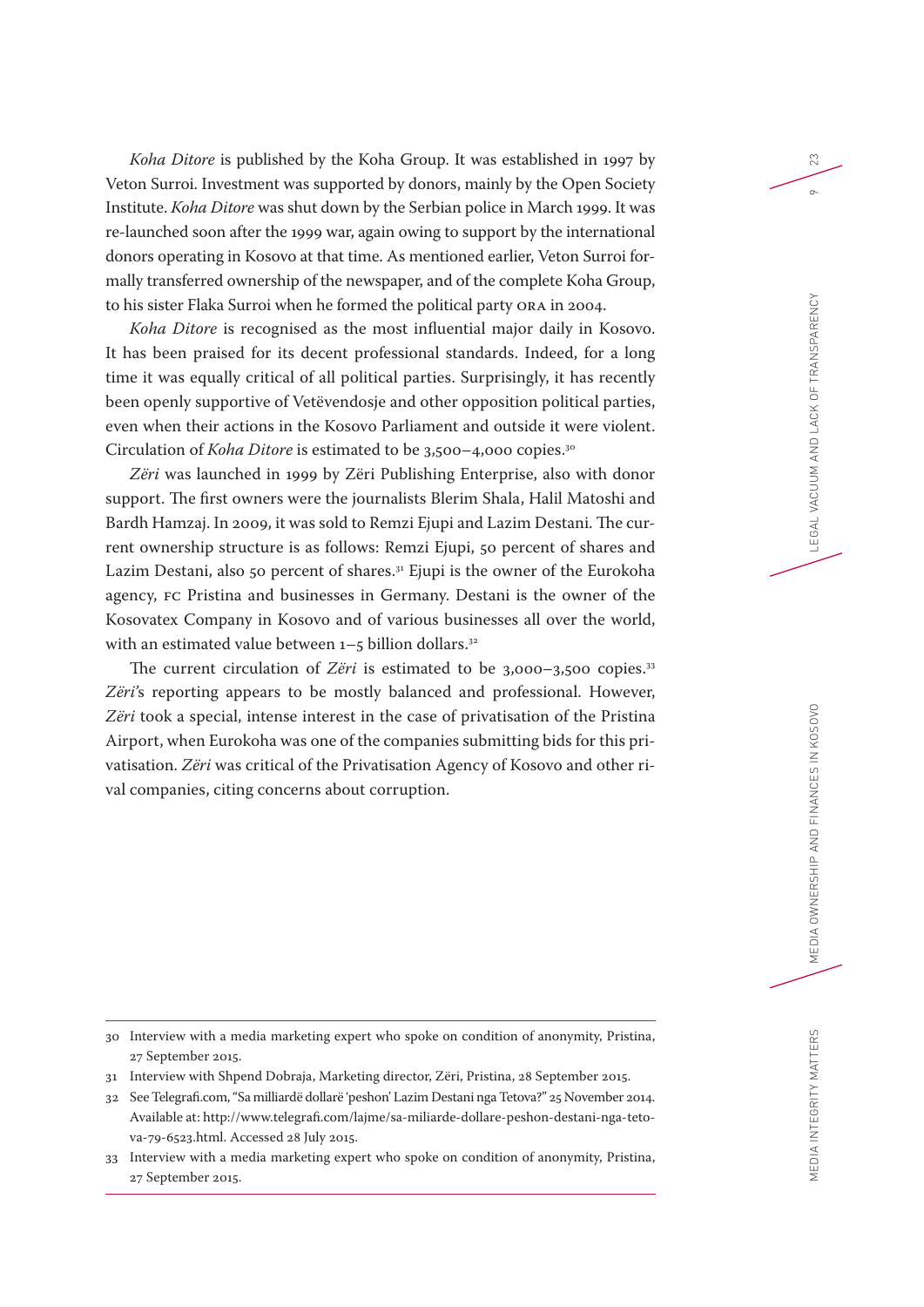#### *Table 3* MAJOR DAILY NEWSPAPERS OWNERSHIP

| DAILY NEWSPAPER | IOWNERSHIP                             | IESTIMATED SOLD COPIES |
|-----------------|----------------------------------------|------------------------|
| KOSOVA SOT      | RUZHDI KADRIU 100 %                    | 4.000                  |
| KOHA DITORE     | FLAKA SURROI 100 %                     | $3.500 - 4.000$        |
| ZËRI            | REMZI EJUPI 50 %<br>LAZIM DESTANI 50 % | $3.000 - 3.500$        |

Source: Resolution No. KI 182/14 of the Constitutional Court, interviews and other sources.34

#### 1.5

#### CHALLENGE OF RAPID ONLINE MEDIA EXPANSION

Online media represent the fastest growing sector in the Kosovo media market. In November 2014, 85 percent of households in Kosovo had internet access.35 Rapid development of online media has been challenging for everyone, above all for 'traditional' media.36 The print media were among those that suffered the most from this development. Indeed, the explosive expansion of online media has been going on in parallel with the rapid shrinkage of print media. This is why most of the Kosovo dailies that disappeared in recent years have continued as online news media. This is the case with *Gazeta Express*, *Tribuna*, *Lajm* and *Bota Press*.

Today, all segments of Kosovo society that have access to the internet are facing the serious challenge that the new media represent. Together with unprecedented media democratisation, the new (online) media have led to a drastic deterioration in the quality of public dialogue in Kosovo. Unregulated internet media outlets gave a platform to various frustrated individuals, who vented a torrent of appalling abuse under cover of anonymity. Even those former daily newspapers who abandoned print and continued online have relaxed their attitude towards respect for professional standards. This is why the media community and various segments of the public are engaged in a debate about how to protect society without damaging the development and freedom of the new internet media.

*Gazeta Express* (*GE*) was launched in 2005 as a daily. After eight years of struggling as a newspaper, in March 2013 its management decided to abandon print and keep going exclusively online. Today, *GE* is the largest news web

TOGETHER WITH UNPRECEDENTED MEDIA DEMOCRATISATION, THE NEW (ONLINE) MEDIA HAVE LED TO A DRASTIC DETERIORATION IN THE QUALITY OF PUBLIC DIALOGUE IN KOSOVO.

23

 $\supseteq$ 

<sup>34</sup> Resolution on Inadmissibility in Case No. KI 182/14 by the Constitutional Court of the Republic of Kosovo (Available at: http://www.gjk-ks.org/repository/docs/gjk\_ki\_182\_14\_ ang.pdf. Accessed 5 September 2015.) Koha Ditore, 2 August 2015, p.3. Interview with Shpend Dobraja, Marketing Director, Zëri, Pristina, 28 September 2015.

<sup>35</sup> IREX, "Kosovo", in *Media Sustainability Index*, 2015. Available at: https://www.irex.org/ sites/default/files/2015-msi-kosovo.pdf. Accessed 18 July 2015.

<sup>36</sup> Taylor, Kosovo: *Setting Media Standards: Public awareness and effectiveness of the Independent Media Commission and the Press Council of Kosovo*, 2015. Available at: http:// www.thomsonfoundation.org/assets/News\_Features/2015/Kosovo%20report/Kosovo\_ Report\_new1602\_setting\_media\_standards.pdf. Accessed 19 July 2015.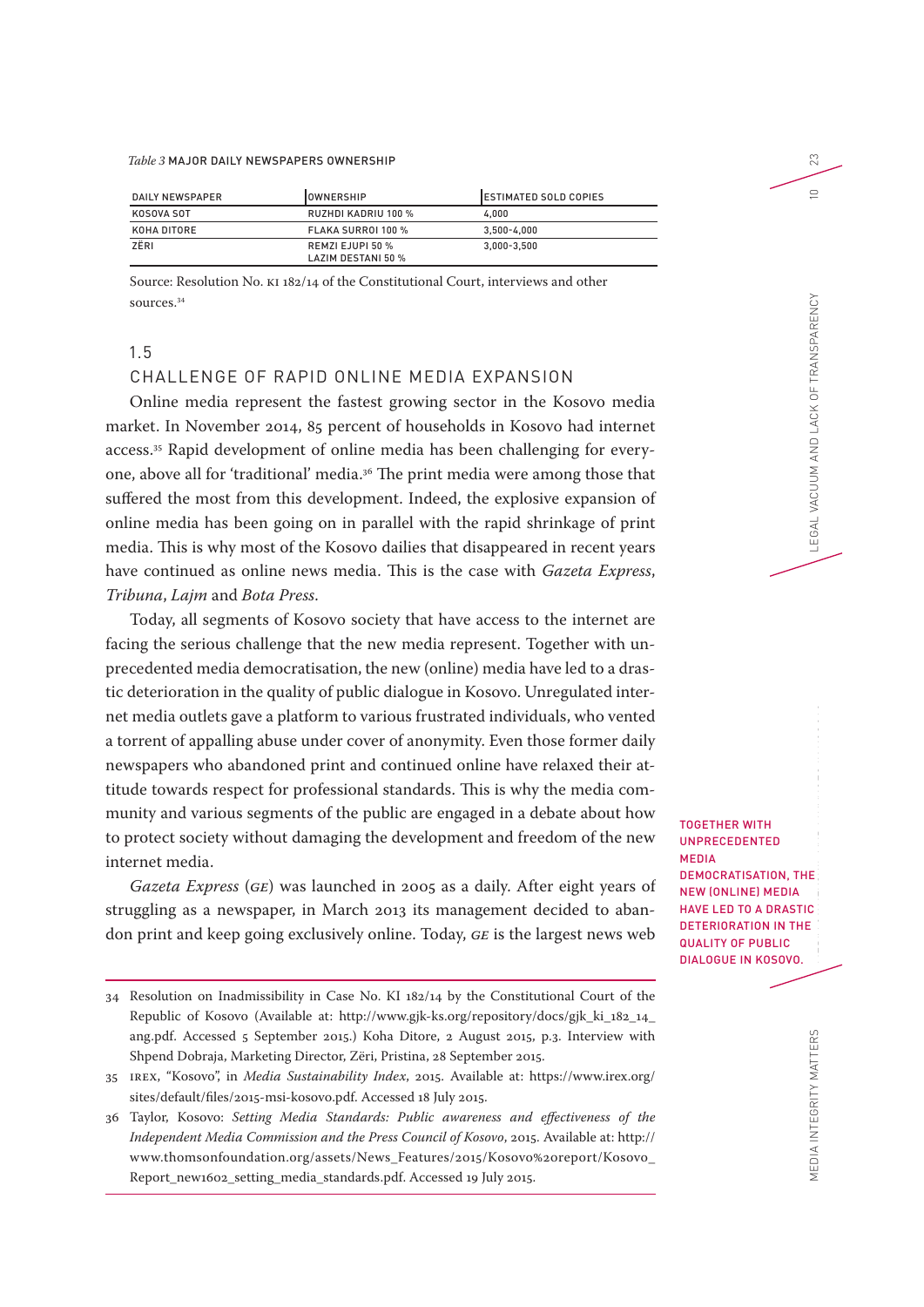portal not only in Kosovo, but also in Albania and Macedonia, with 600,000 visits per day.37

There are no transparent, reliable data about the ownership structure of *GE*. Its editor in chief Leonard Kerquki declined to answer questions for this research. However, Berat Buzhala and Ilir Mirena have been mentioned by some media as the owners. Buzhala once worked as journalist, but he was more visible as a very active member of the main ruling party PDK, and as a former member of the Kosovo Assembly. Mirena, too, was a PDK MP and deputy minister.

As a print newspaper, *GE* did not observe high standards of professional journalism. Since it switched to an online edition only, the quality of its journalism has even further declined. Most of its articles are produced by copying news from other media, without respecting copyrights. For its inaccurate and sensational coverage, *GE*'s conduct has regularly been reported and condemned by the Press Council of Kosovo (PCK).<sup>38</sup>

*Telegrafi.com* is the second ranking news portal in Kosovo and Albania.<sup>39</sup> It was launched in 2006. The owner is Gent Lluka. His father is Ekrem Lluka, who according to some Kosovo media, is the second richest man in Kosovo.<sup>40</sup> He is the owner of the Dukagjini Group, which includes TV *Dukagjini*, *Radio Dukagjini*, Insurance Company, Slovenian-Kosovo Pension Fund, the mobile telephony business 3D Mobile, two hydro power plants in Albania, hotels, a hospital, a printing plant, a publishing house, the Tobacco import and distribution network, Birra Peja, etc.41 *Telegrafi* has also been accused by other media of taking news without permission and of violation of copyrights.

## 1.6

# NON-TRANSPARENT AND UNREGULATED ADVERTISING MARKET

The Kosovo advertising market is rather small, in terms of both the number of consumers and the financial potential for and/or readiness of companies or businesses to invest in advertising. However, the main problem of this sector seems to be that it is not regulated or self-regulated by the advertising industry (advertising and media buying agencies) and therefore is not transparent. This undermines efforts by many talented young professionals to improve the situation in the advertising sector and consequently has a negative effect on media income from advertising and on economic development in general. When an advertising or media buying agency approaches a TV channel, for example, it is

THE MAIN PROBLEM OF THE ADVERTISING SECTOR IN KOSOVO SEEMS TO BE THAT IT IS NOT REGULATED OR SELF-REGULATED BY THE ADVERTISING INDUSTRY (ADVERTISING AND MEDIA BUYING AGENCIES) AND THEREFORE IS NOT TRANSPARENT. THERE ARE AROUND 65 REGISTERED ADVERTISING AND MEDIA BUYING AGENCIES IN KOSOVO.

23

 $\equiv$ 

<sup>37</sup> Ibid.

<sup>38</sup> Ibid.

<sup>39</sup> See http://www.alexa.com/siteinfo/telegrafi.com. Accessed 5 September 2015.

<sup>40</sup> See Forumi shqiptar, "10 milioneret e Kosoves," 21 December 2009. Available at: http:// www.albeu.com/kosove/10-milioneret-e-kosoves/83787/. Accessed 27 July 2015.

<sup>41</sup> See http://www.winne.com/country/europe/kosovo/2009/cr/cp/dukagjini\_group/. Accessed 27 October 2015.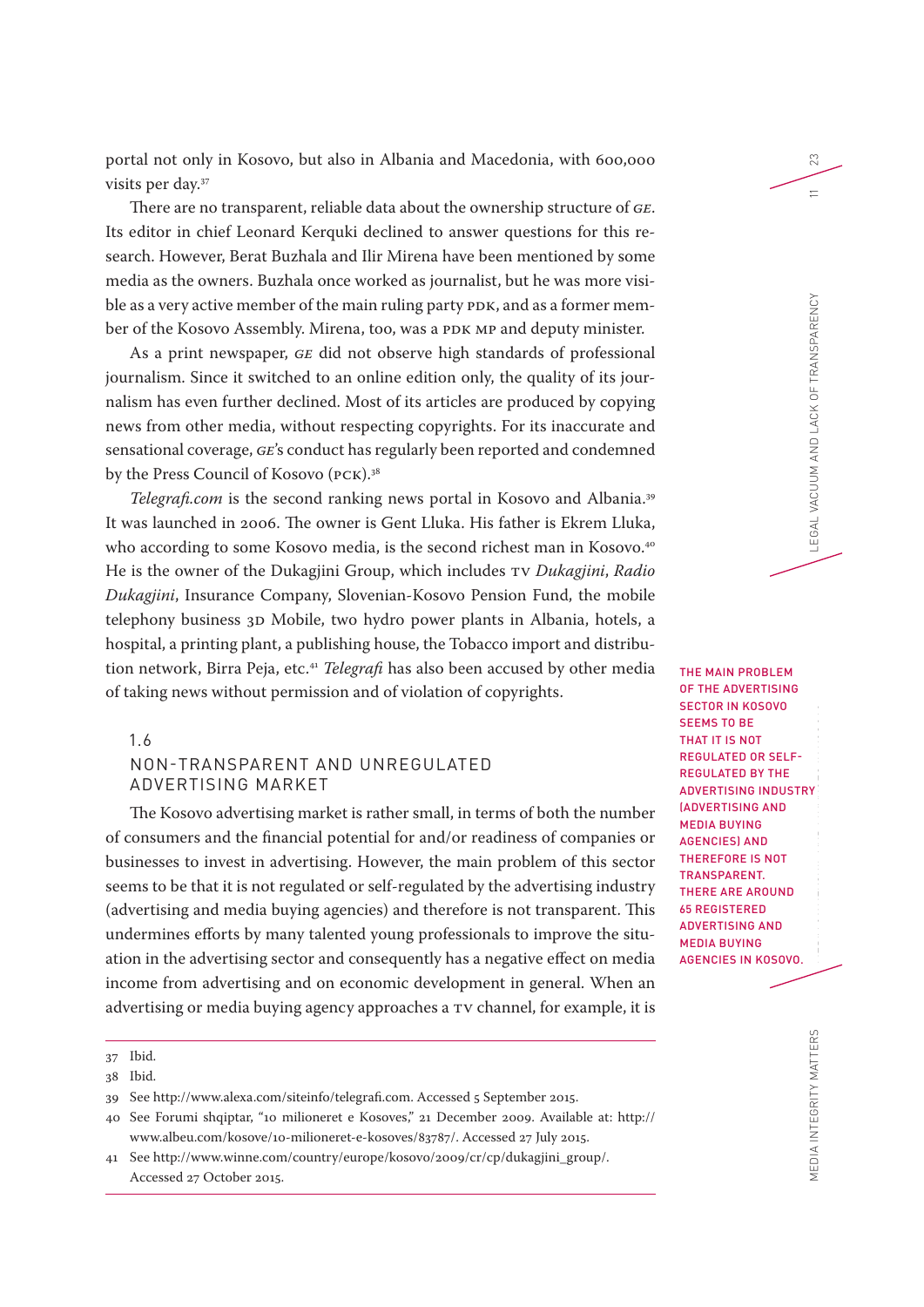quoted a fixed price for advertising time, but when an advertiser contacts the same broadcaster directly, it can achieve a much lower price. This unprofessional behaviour on the part of some broadcasters ruins not only the contracts and hard work of advertising and media buying agencies, but in the long term the advertising market itself. Ultimately, those who suffer the most from the knock-on effect of their behaviour are the broadcast media. Moreover, according to advertising experts, this is why large foreign companies are not interested in entering the Kosovo market. This also seems to be among the primary reasons for a lack of interest by foreign media companies in any investment in Kosovo media.

There are around 65 registered advertising and media buying agencies in Kosovo. The largest and most successful are Zero Pozitive Publicis, Paper, Karrota, Tatamata, Koperativa, etc.

Zero Pozitive Publicis is recognised as the largest advertising and marketing agency in Kosovo, with an estimated annual income of about  $4.5 - 5$  million euro. It forms part of one of the largest communications groups worldwide, Publicis Group. The owner of this agency is Genc Meraku. He was a candidate on behalf of the AAK for the position of mayor of Pristina.

Paper Communications with an income of 3.5 million euro and 22 employees is the second largest advertising and communications agency in Kosovo.<sup>42</sup> It was established in 2009 by Ilir Grapci. The owner of Paper Communications is still Ilir Grapci. He also owns 24 percent of the shares in the Peshku i artë web portal.

## 1.7

# DISTRIBUTION/TRANSMISSION NETWORKS

Kosovo Terrestrial Telecommunication Network (KTTN) – the broadcast transmission system of Kosovo – was badly damaged during the NATO bombing in 1999. USAID took a leading role in coordinating support for rebuilding the broadcast transmission system in 2000, with a major contribution from the government of Japan. Through its Media program implemented by IREX, USAID established the Kosovo Terrestrial Telecommunication Network as a new entity. KTTN has been used since then by three TV channels with national licences (*RTK*, *TV21* and *KTV*) and by four radio stations (*Radio Kosova 1*, *Radio Kosova 2*, *Radio 21* and *Radio Dukagjini*). KTTN was registered at UNMIK as an NGO.

The importance of KTTN in the Kosovo market changed as cable operators developed and expanded at its expense. Today, there are 35 cable operators licensed by IMC. 43 The main ones are IPKO and Kujtesa.

IPKO HAS BEEN CRITICIZED FOR USING ITS DOMINANT POSITION IN THE MARKET TO EXERT PRESSURE ON TV CHANNELS.

23

 $\subseteq$ 

<sup>42</sup> Interview with Ilir Grapci, owner and director, Paper Communications, Pristina, 25 September 2015.

<sup>43</sup> Independent Media Commission, Adresari i Operatorëve Kabllor të licencuar në Kosovë. Available at: http://www.kpm-ks.org/materiale/dokument/1435753949.1727.xls. Accessed 17 July 2015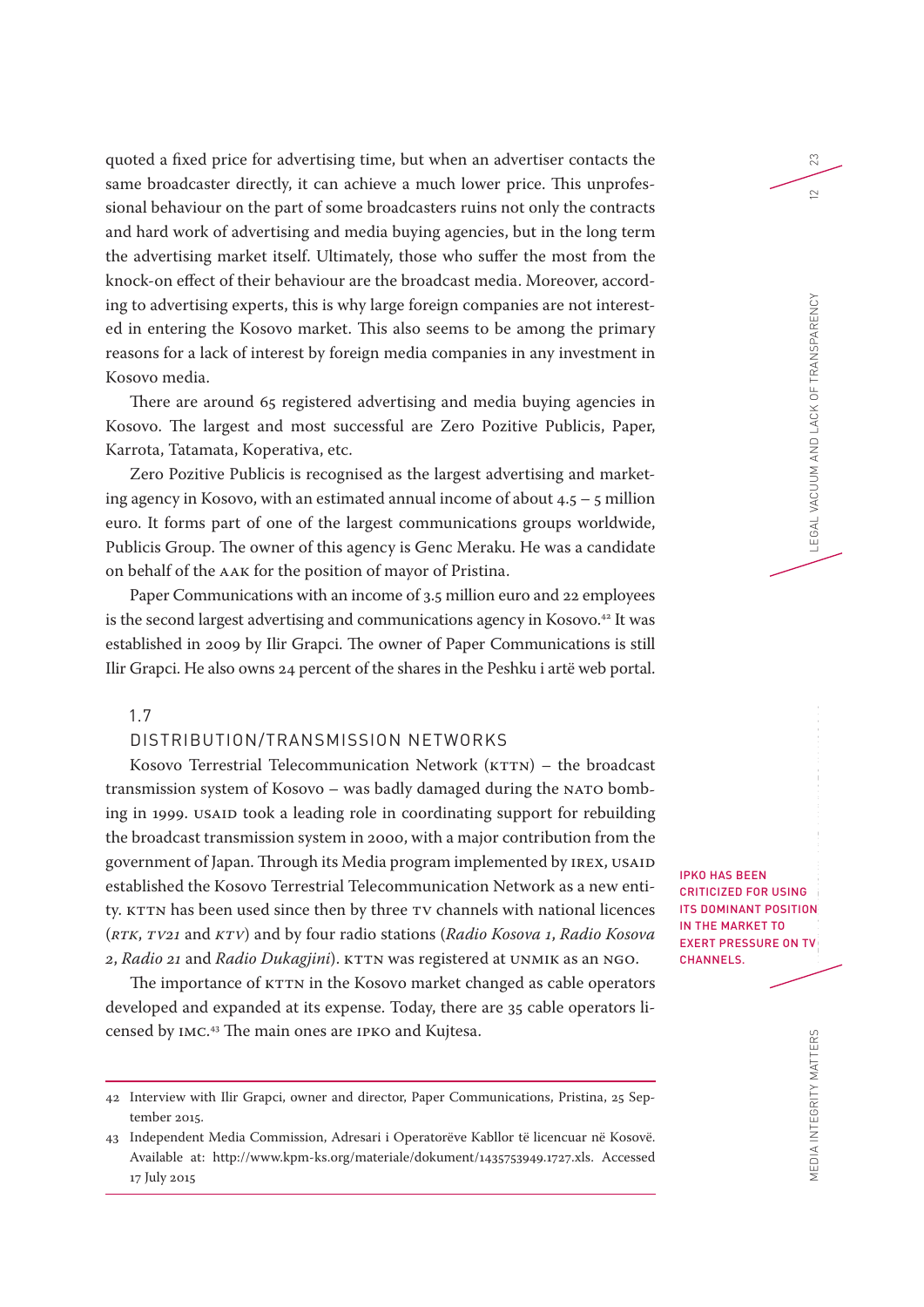IPKO Telecommunications is the largest mobile telephony and cable operator in Kosovo, and has in its menu around 200 Kosovo, Albanian and international TV channels. It was established in 1999. The owner of IPKO is Slovenian Telecom.

IPKO has been criticized for using its dominant position in the market to exert pressure on TV channels. In fact, after Koha Group media (*KTV* and *Koha Ditore*) had repeatedly criticised IPKO and Slovenian Telecom for corruption in the process of gaining a mobile telephony licence, in April 2013 IPKO demoted *KTV* from third position as a TV channel with national license, in favour of *Channel 83*. Dozens of local and international media organisations, broadcasters and other media, together with civil society organisations, protested against this reaction by IPKO and demanded that *KTV* be reinstated at its third position, as deserves a national TV station.44 IMC also criticised IPKO and requested that *KTV* restores to its former position. IPKO ignored all these protests and demands.45

Kujtesa Net is the second largest cable operator in Kosovo, with more than 90 Kosovo, Albanian and foreign channels on its menu. It was established in 1995. The owners of Kujtesa are Arber Arifi, Vijon Peja, Blerim Selimi, Florent Perjuci and Fiton Peja. The ownership structure is not transparent. The owners of Kujtesa declined to answer questions for this research.

Print media distribution networks face a situation similar to that of the print media. The former Rilindja distribution network – which once had several hundred kiosks/sales points all over Kosovo, and also in Macedonia, Serbia and Montenegro in places with the Albanian population – collapsed during the 1990s when it was placed under imposed administration by the Serbian authorities and during the war in 1999. After the war some attempts were made by former Rilindja managers and workers to re-establish the distribution network.

Today, there are three print media distribution networks operating in Kosovo: Rilindja, Kiosku and AGE. Rilindja sales distribution network has its print media sales points across Kosovo in kiosks and supermarkets. Some 50 former Rilindja workers and managers are its shareholders. Kiosku also has its distribution network in major locations in Kosovo. Its owner is Mentor Mazreku.

# 1.8

#### MAIN MEDIA OWNERS

It is difficult to compose a ranked list of the main media owners in Kosovo, since there are no reliable data on the ownership structure of Kosovo media. Owing to the lack of transparency and the fact that real owners often prefer to hide behind nominal owners, in some cases it is better to name families as owners instead of individual nominal owners.

44 IREX, "Kosovo", in *Media Sustainability Index*, 2014. Available at: https://www.irex.org/ sites/default/files/u105/EE\_MSI\_2014\_Kosovo.pdf. Accessed 18 July 2015.

45 See Hoxha, "KPM: IPKO shkelje me KTV-në," *Gazeta Jeta në Kosovë*, 12 April 2013. Available at: http://gazetajnk.com/?cid=1,1018,5284. Accessed 24 July 2015.

23

 $\tilde{c}$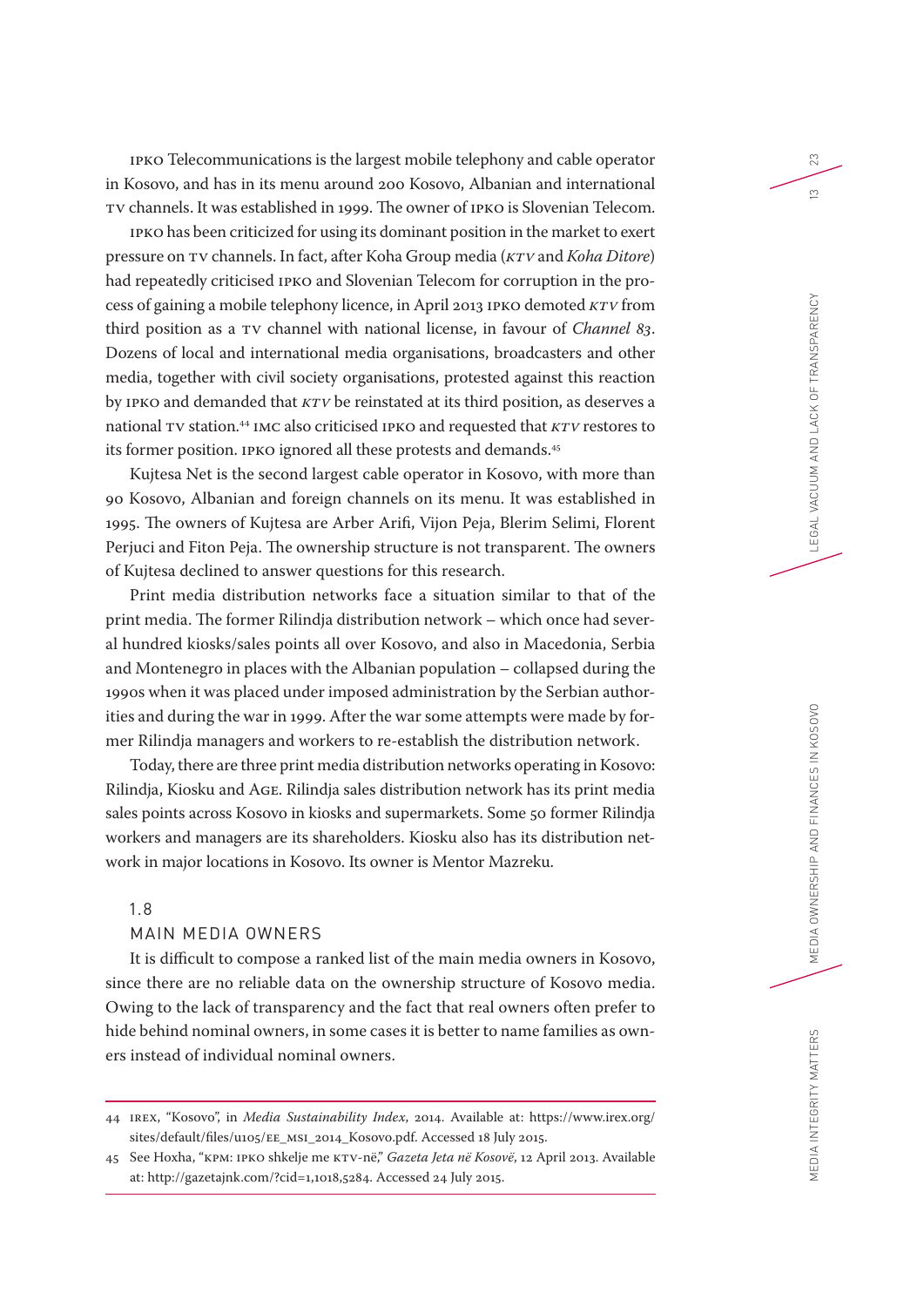- 1. Saraçini-Kelmendi family Aferdita Saraçini-Kelmendi is the owner of a 60 percent share in Company 21. Together with her husband Florin Kelmendi and her brother Eugen Saraçini, they hold a 90 percent share in Company 21, which includes *TV21*, *Radio 21*, additional TV channels that are registered as programme service providers (*21 Plus*, *21 Popullore*, *21 MIX*, *21 Junior* and *21 News Business*), *Sheshi 21* and the *TV21-Kosovo* web portal. The Saraçini- Kelmendi family is also owner of a 90 percent share in Company 21 Macedonia (*TV 21* and a web portal *TV21 Macedonia*), which was recently established with an investment of over 5 million euro.<sup>46</sup>
- 2. Surroi family Veton Surroi was the owner of the Koha Group, which he established and continued to develop until 2004, when he formally transferred complete ownership of this media company to his sister Flaka Surroi. Koha Group includes *KTV*, *Arta* TV, the daily *Koha Ditore*, the Koha Print printing plant, Koha Publishing House and the Koha Net internet provider.
- 3. Devolli family The ownership structure of *Klan Kosova* TV is not transparent. Its director Baton Haxhiu claims that he owns 20 percent of the shares, TV *Klan* from Albania 40 percent, while a third owner, also with a 40 percent share, does not want to be known. However, there have been unconfirmed media reports that Devolli Group is the new owner of *Klan Kosova* TV. Moreover, the media people whom we consulted for this report refer to *Klan Kosova* TV as "Devolli TV." Furthermore, there are some facts that appear to support this information about Devolli Group as the new owner of *Klan Kosova* TV. Recently, *Klan Kosova* TV moved to a new building that is the property of the Devolli Group and located within the Customs Warehouse zone of the Devolli Group. Whether holding 40 or 80 percent of the shares, Devolli Group would come third in any ranked list of media owners.

The brothers Blerim and Shkelqim Devolli are the owners of Devolli Group, one of the largest corporations in Kosovo, which has factories and other activities in several business sectors in Kosovo, such as coffee processing and distribution, milk and dairy products, Z-Mobile telephony, drink manufacturing, furniture production, customs warehousing, etc.<sup>47</sup>

## 1.9

#### FOREIGN MEDIA OWNERS

Foreign media owners have so far shown no interest in entering the Kosovo market. One reason that has been mentioned by some advertising experts is the lack of transparency in the Kosovo media market. We can mention only two exceptions. One is the investment by TV *Klan* from Albania six years ago when it established *Klan Kosova* TV, and the other is Lazim Destani from Macedonia, who has a 50 percent share in the daily *Zëri*.

47 Interview with Alban Zogaj, market researcher, Riinvest, Pristina, 24 September 2015.

OWING TO THE LACK OF TRANSPARENCY AND THE FACT THAT REAL OWNERS OFTEN PREFER TO HIDE BEHIND NOMINAL OWNERS, IN SOME CASES IT IS BETTER TO NAME FAMILIES AS OWNERS INSTEAD OF INDIVIDUAL NOMINAL OWNERS.

23

 $\overline{a}$ 

<sup>46</sup> Interview with Xheraldina Vula, *RTV 21*, Pristina, 29 September 2015.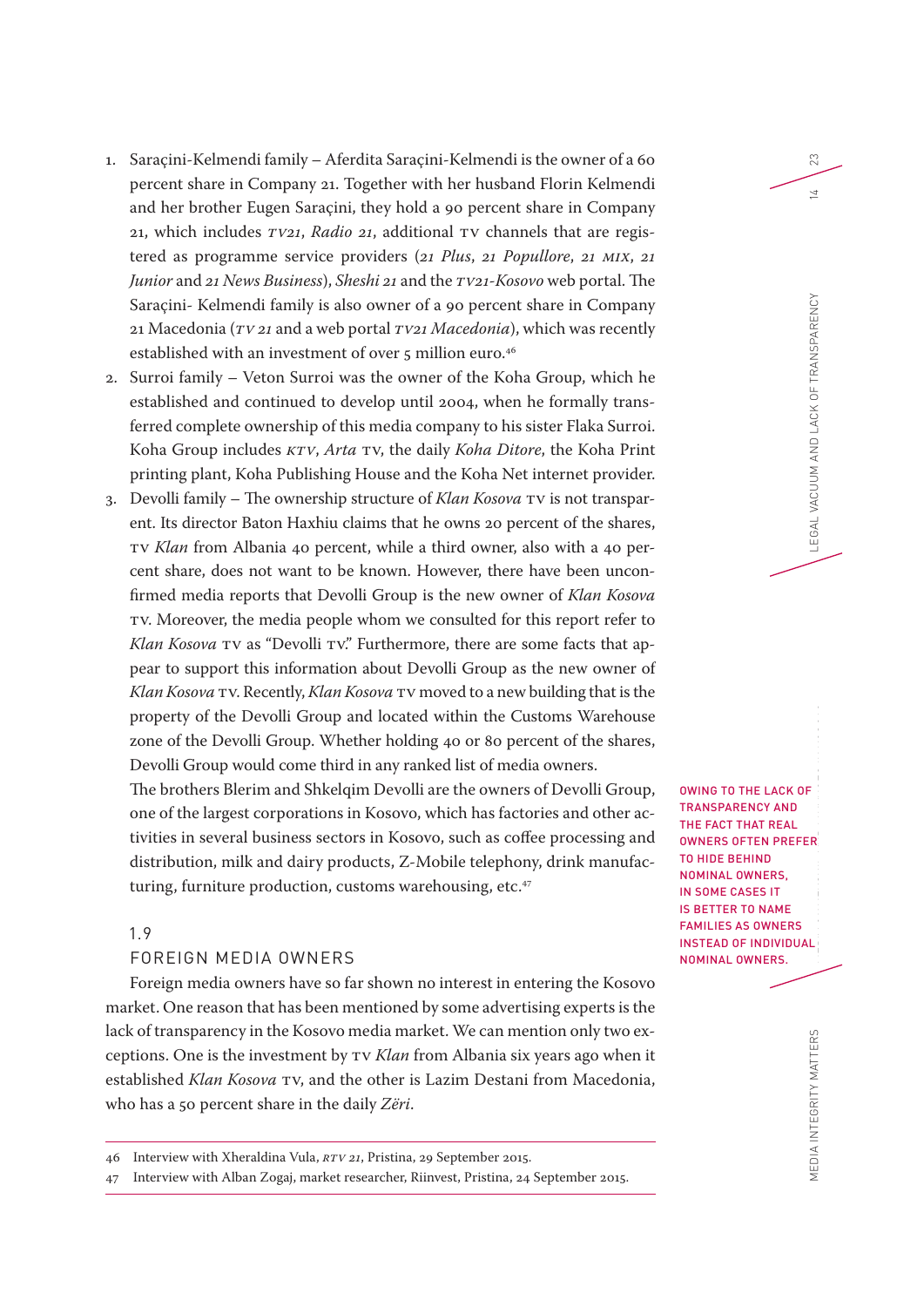# 1.10 MEDIA ESTABLISHED OR SUSTAINED WITH DONOR SUPPORT

The vast majority of the existing media in Kosovo were launched or at least supported by donors that operated in Kosovo after the war of 1999. Since this honeymoon of donor support soon came to an end, these media were left to fight on their own for survival. Most of them were not sustainable at that point. With only a few foreign donors remaining in Kosovo, within the embassies of some Western countries, which had little or no interest in giving further support to the media, these struggling media were left with no option but to approach those who could eventually help them: governmental institutions or centres of economic power (public companies or the private business sector). In both cases, they usually had to pay for any eventual support by offering favourable coverage. It seems that the print media were particularly vulnerable in this situation. Most of them disappeared when support from donors dried up. This was especially true for the minority language print media, such as the weekly *Alem* in Bosnian, or the monthly magazine *Yehkipe* in Roma language.

Much better situated were major broadcast media like *KTV*, *RTV21* and *RTK*. They were sustained by donor support until becoming more or less viable. Today, both *RTV 21* and *KTV* are sustainable, while it is currently unclear how the public broadcaster *RTK* will be financed in the future. However, *RTV 21* and *KTV* are located in premises that are not their property – *KTV* in some 250 square meters in a building of the former *Radio Pristina*, and *RTV 21* in a much larger space in Rilindja (Media) House in Pristina. These premises were given to them for use as a temporary measure by UNMIK/OSCE. Now, both *KTV* and *RTV 21* are anxious about the outcome if, or rather when, these buildings are privatised.

*RTK* is also located in premises that are not its property, although its situation is somewhat different. When it was launched after the war of 1999 as a new entity, OSCE as the arm of the UNMIK's operations responsible for media policy clearly did not want to retain the structure and legacy of the former state broadcaster *Radio Television of Pristina* (*RTP*) as a burden in the process of establishing Kosovo's public broadcaster. However, UNMIK/OSCE did not hesitate to house *RTK* in the premises of *RTP*. All protests and efforts by the management and journalists of Kosovo's pre-war broadcaster to get back these premises have so far been ignored by UNMIK and the Kosovo government. In 2001, *RTP* eventually managed to get re-registered with UNMIK and subsequently started legal procedures against OSCE and *RTK*. 48 Nevertheless, *RTP* has not yet been successful in changing this situation through the Kosovo justice system.

# 48 Berisha, "Kosovo/a", in *Media Ownership and its Impact on Media Independence and Pluralism*, 2004, p. 239.

23

 $\overline{5}$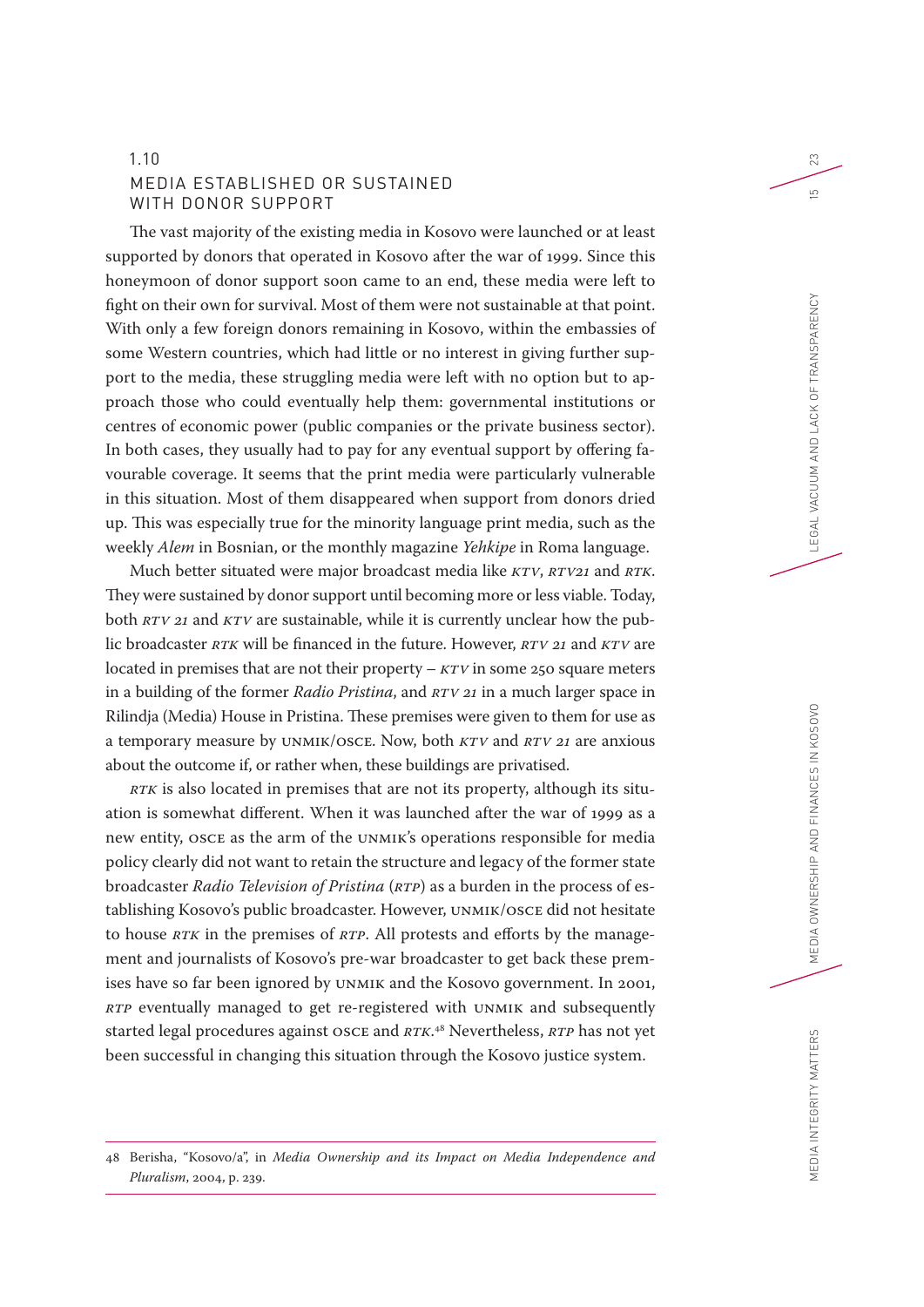#### CURRENT MEDIA INVESTMENTS AND COLLAPSES

The main recent media investment in Kosovo is the new building of *Klan Kosova* TV. This building was given to *Klan Kosova* TV by Devolli Group. It was renovated for the needs of *Klan Kosova* TV with an investment of 2.4 million euro. As a result, *Klan Kosova* TV has today what are probably the best working conditions among all Kosovo broadcasters, with some 13 thousand square meters of working space in its new building.<sup>49</sup> However, the largest investment by Kosovo media is the one made by *RTV 21* in establishing its "daughter company" *TV 21* in Macedonia. The value of this investment, according to a representative of Company 21, was over 5 million euro.<sup>50</sup>

Almost all media that have collapsed in recent years are print media. Here we can mention the dailies Infopress, which was closed down at the end of 2011; *Tribuna*, end of 2014; *Gazeta Express*, March 2013; *Gazeta Lajm*, November 2012; *Prishtina Post*, September 2010, while *Bota Press* and *Sport Plus* were closed down in 2015.

# $\mathcal{P}$ MEDIA FINANCES

Almost all media that were launched after the 1999 war enjoyed full or partial support from the many donors that came to Kosovo at that time. Some of the largest media, like *KTV* and *RTV 21*, were fully supported for several years until they became more or less financially sustainable. Most other media were not that lucky. Since most donors soon left Kosovo, the media that had been receiving support were left to make it on their own. Given that most of these media were not sustainable at that point, they became vulnerable to political and economic pressure. Indeed, some of these media began to provide favourable coverage for groups or entities of political or economic power in exchange for financial support. For example, a few pro-ruling PDK party dailies managed to survive for several years thanks to generous government advertising, even though they had very low circulation.<sup>51</sup> When some three years ago state advertising was stopped or reduced by a new law on procurement, these newspapers soon disappeared.

Another media integrity risk concerns the phenomenon of media ownership or takeover by large commercial corporations. In some cases these corporations are not interested in media development but instead are acquiring media in order to use them to promote their own business interests. The daily

SINCE MOST DONORS LEFT KOSOVO, THE MEDIA THAT HAD BEEN RECEIVING SUPPORT WERE LEFT TO MAKE IT ON THEIR OWN. GIVEN THAT MOST OF THESE MEDIA WERE NOT SUSTAINABLE AT THAT POINT, THEY BECAME VULNERABLE TO POLITICAL AND ECONOMIC PRESSURE.

23

 $\leq$ 

<sup>49</sup> Interview with Baton Haxhiu, director, *Klan Kosova* TV, Pristina, 28 September 2015.

<sup>50</sup> Interview with Xheraldina Vula, *RTV 21*, Pristina, 29 September 2015.

<sup>51</sup> OSCE Mission in Kosovo, *Circulation and Politicization of the Print Media in Kosovo*, 2010. Available at: http://www.osce.org/kosovo/67790?download=true. Accessed 4 September 2015.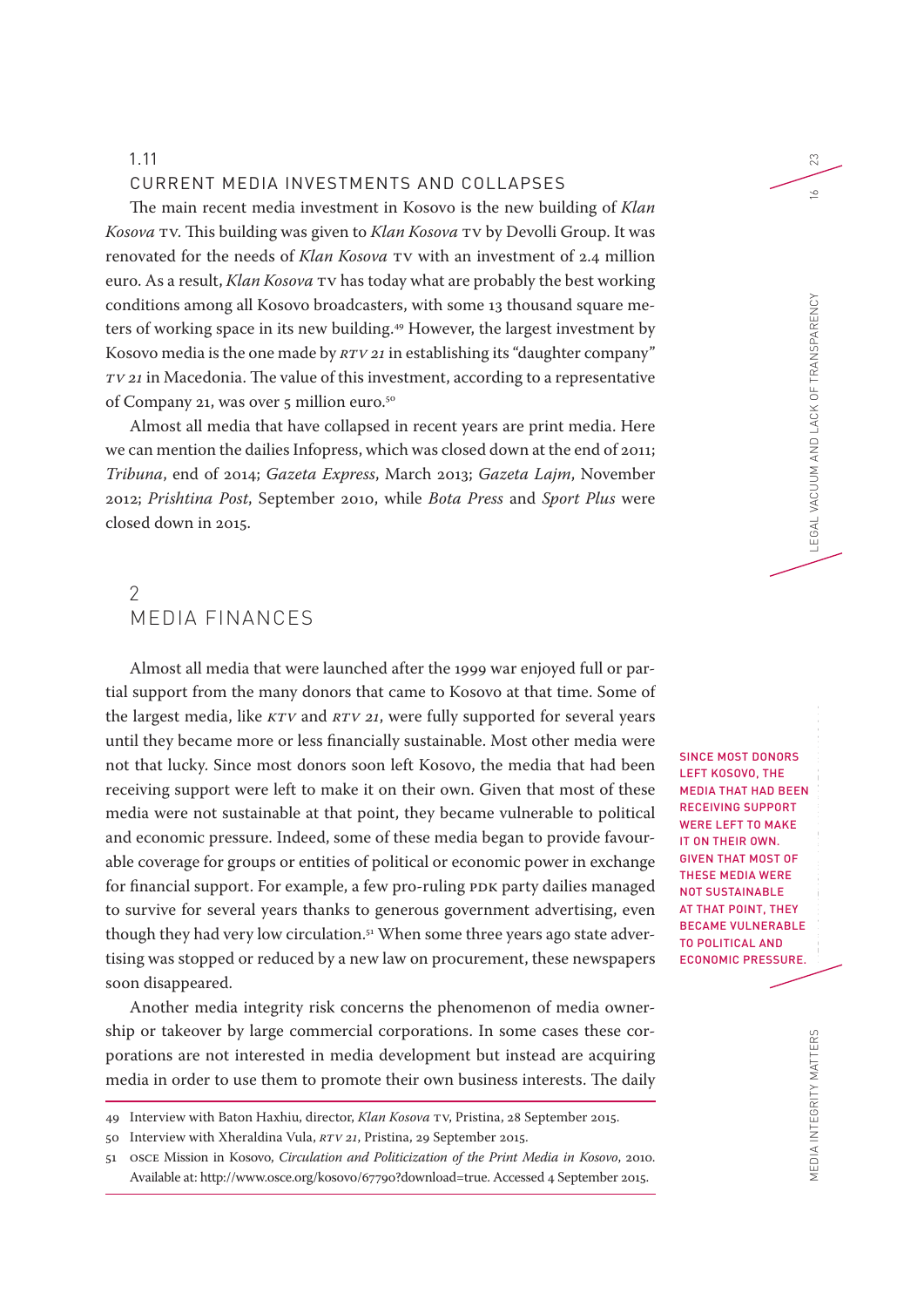*Kosova Sot* and *Top Kosova Radio*, which are owned by the Interpress Company, are a typical example of this phenomenon. The alleged recent takeover of *Klan Kosova* TV by Devolli Group should be watched closely in the future to see how this will influence the editorial policy of this broadcaster.

2.1

## TRANSPARENCY OF MEDIA FINANCING

Lack of transparency is one of the main problems affecting the media market in Kosovo. There are no reliable data on media finances and the media market. This issue has not been properly addressed in the legislation. Broadcast media are obliged by the terms of their licences to submit annual financial reports to the IMC, but these data are not publicly available. There are no reliable data on broadcast ratings. Usually, the broadcaster that commissions a survey gains the best viewership ratings. Print media, on the other hand, do not reveal the data concerning their circulation and number of copies sold. If their representatives give occasional statements on this issue, they usually exaggerate the data in order to attract more advertising and higher prices. Somewhat better is the situation with online media, since it is possible to get reliable data on the number of site visits by referring to international web pages that specialise in monitoring portal visits. However, some of these web pages do not have Kosovo on the list of countries they monitor, so one cannot get data specific to Kosovo alone.

Lack of transparency is also influencing the advertising sector. The prices for advertising as announced by broadcasters are not real prices. Usually they offer one price to advertising and media buying agencies and another, much lower price, to business companies (advertisers) in direct negotiations.<sup>52</sup>

When we asked the IMC for data on the annual income and operation costs for the main TV channels in Kosovo, the response was negative.53 The process of selection and appointment of the IMC board members has also been criticised. Allegations of conflict of interest have been raised for some members of IMC, owing to their links with political parties. The IMC CEO claims that this issue was solved by replacing two board members from the previous board.<sup>54</sup> This rather optimistic statement contradicts observations made by media analysts that, in recent years, the IMC Board members have been appointed only if they were affiliated with the main political parties.<sup>55</sup>

- 53 Interview with Naile Krasniqi, CEO, IMC, Pristina, 21 October 2015.
- 54 Ibid.

LACK OF TRANSPARENCY IS ONE OF THE MAIN PROBLEMS AFFECTING THE MEDIA MARKET IN KOSOVO. THERE ARE NO RELIABLE DATA ON MEDIA FINANCES AND THE MEDIA MARKET.

23

 $\sim$ 

<sup>52</sup> Interview with Ilir Grapci, owner and director, Paper Communications, Pristina, 25 September 2015.

<sup>55</sup> Taylor, Kosovo: *Setting Media Standards: Public awareness and effectiveness of the Independent Media Commission and the Press Council of Kosovo*, 2015. Available at: http:// www.thomsonfoundation.org/assets/News\_Features/2015/Kosovo%20report/Kosovo\_ Report\_new1602\_setting\_media\_standards.pdf. Accessed 27 October 2015.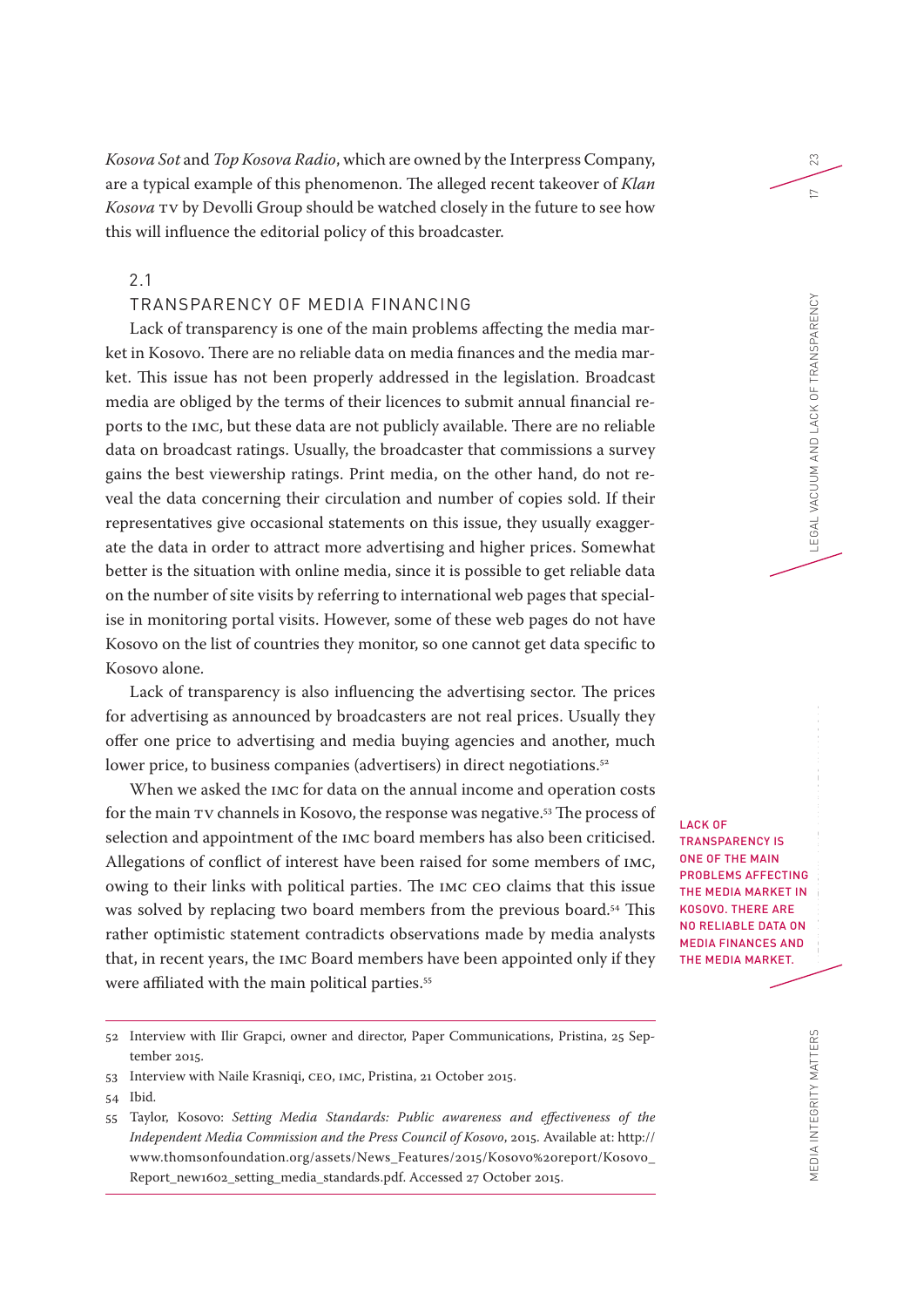#### STATE FINANCING IN THE MEDIA

There is no direct media financing from the state institutions in Kosovo, with the exception of the public broadcaster *RTK* during the last few years. After the collapse of *RTK* financing through the license fee (paid by households), in 2012, the Law on Radio Television of Kosovo introduced a financing of the public broadcaster from the Kosovo budget as a provisional three-year solution. Both *RTK* and the Kosovo Assembly were supposed to use these three years to find a better solution for financing the public broadcaster, one that would guarantee its editorial independence. However, this three-year period expired in March 2015, and there is still no solution to this issue. It seems that both the government and the current management of *RTK* are comfortable with this form of financing, even though it is evident that it has been used to influence the editorial policy of the public broadcaster.

On the other hand, some other media have been supported for many years by the government through advertising. Since this form of media financing was heavily used to support pro-government media and to discriminate against those who were not friendly towards the government, it was discontinued about three years ago with the passing of a new law on procurement. However, another door has been left open for influencing media on the part of government. Public companies remain the main media advertisers. During the last several years, the main ruling party has managed to install its people in all public companies.

# 2.3

# ADVERTISING MARKET

There is no reliable, regular research being conducted into the Kosovo advertising market. The sporadic market research analyses that are ordered by media serve only for their internal use. Owing to a lack of funds, the IMC cannot afford to conduct or commission regular market research. As an exception, during the recent process of preparation for digitisation, it commissioned two market studies, which were carried out by Management Development Associates (MDA) in 2011 and 2013. According to the results from this last study, the annual value of the advertising market in Kosovo is 29,632,000 euro. National television stations get 20 percent of that, or nearly 6 million euro, local TV stations, 22 percent or 6.5 million, national radio stations, 14 percent or 4 million, local radio stations, 17 percent or 5 million, internet, 3 percent or 912,631 euro, newspapers, 12 percent or 3,422,368 euro, cable TV, 7 percent or over 2 million, and others – 6 percent or  $1,711,184$  euro.<sup>56</sup>

THERE IS NO RELIABLE, REGULAR RESEARCH BEING CONDUCTED THE SPORADIC MARKET MARKET RESEARCH.

23

 $\frac{\infty}{2}$ 

INTO THE KOSOVO ADVERTISING MARKET. RESEARCH ANALYSES THAT ARE ORDERED BY MEDIA SERVE ONLY FOR THEIR INTERNAL USE. OWING TO A LACK OF FUNDS, THE IMC CANNOT AFFORD TO CONDUCT OR COMMISSION REGULAR

56 MDA, *Advertising Market Research and Analysis in Kosovo*, September 2013. Available at: http://www.kpm-ks.org/materiale/dokument/1389360328.1626.pdf. Accessed 19 July 2015.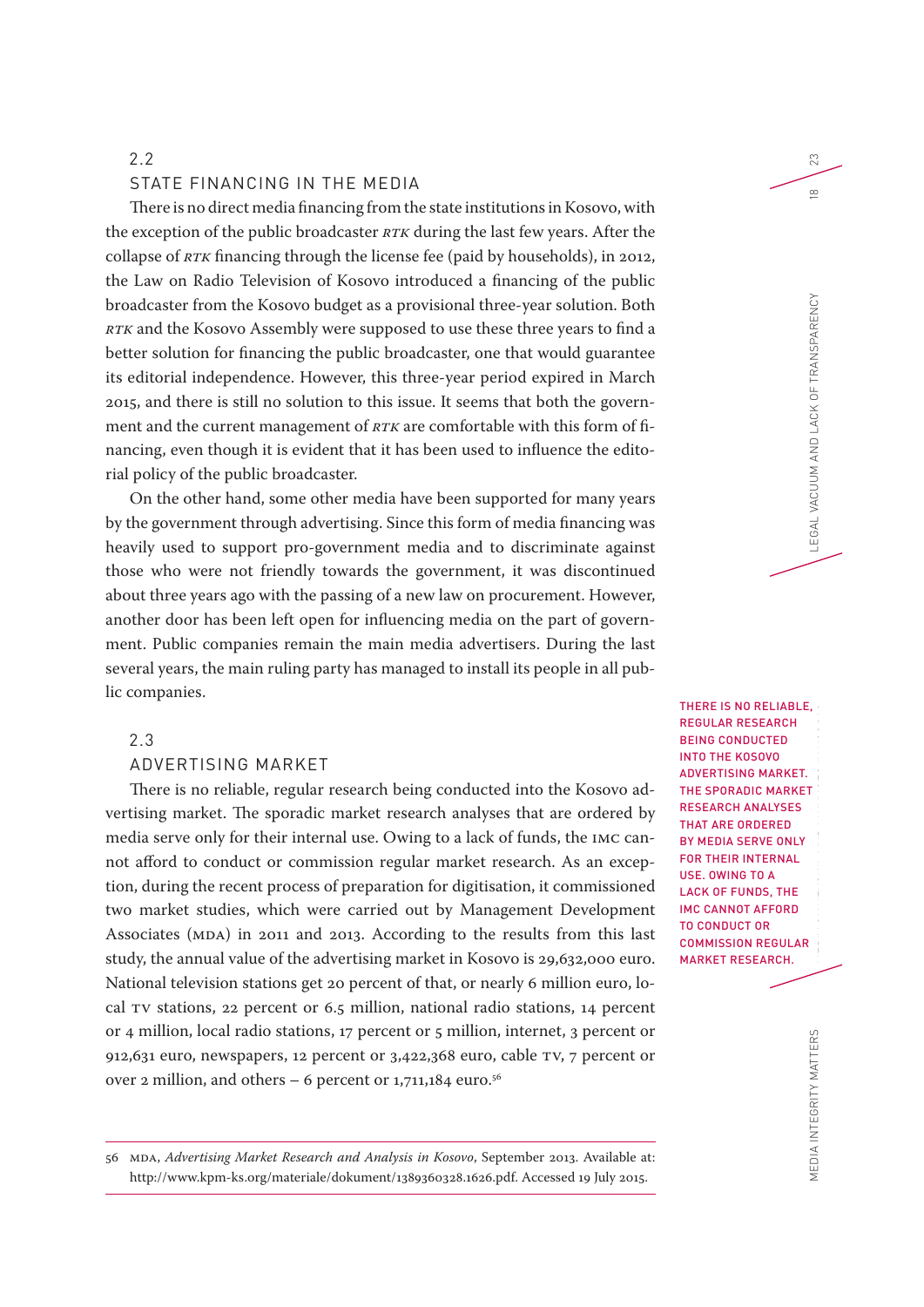#### *Table 4* SHARE OF THE ESTIMATED ADVERTISING REVENUE IN 2013

| <b>SECTORS</b>               | <b>SHARE</b><br>OF THE AMOUNT OF 29.632.000 EURO* |
|------------------------------|---------------------------------------------------|
| <b>LOCAL TV</b>              | 22%                                               |
| TV WITH NATIONAL COVERAGE    | 20 %                                              |
| <b>LOCAL RADIO</b>           | 17%                                               |
| RADIO WITH NATIONAL COVERAGE | 14 %                                              |
| <b>NEWSPAPERS</b>            | 12%                                               |
| <b>CABLE TV</b>              | 7%                                                |
| <b>INTERNET</b>              | 3%                                                |
| <b>OTHER</b>                 | 6%                                                |
| *                            | DUE TO ROUNDING THE SHARES DO NOT ADD             |

UP TO 100 %.

Source: MDA, Advertising Market Research and Analysis in Kosovo. Commissioned by IMC. 2013.

The total income of Company 21 for 2014 was 3,630,500 euro, mainly from advertising, and this figure includes *TV21 Macedonia* as well.57 The annual income of *Klan Kosova* TVover the last few years was between 2.2 and 2.8 million euro.58 It is estimated that *KTV*'s income from advertising is similar to that of *Klan Kosova* TV. 59 If we add to this the 2.072 million euro that *RTK* gained from advertising during  $2014$ ,<sup>60</sup> this means that the advertising market for national TV channels is larger than 6 million euro, as resulted from the MDA research.

With this income from advertising, all these three commercial TV stations are sustainable and are making a profit. Annual operation costs of Company 21 for 2014 were 3,350,500 euro.61 *Klan Kosova* TV had operational costs of 2,050,000 euro for 2014.<sup>62</sup> Despite this, *KTV* seems to be in a more difficult situation, since some parts of Koha Group have become a burden for it.

# 3 CONCLUSIONS

Media ownership and media financing, although both crucially influence the ability of the media in Kosovo to play democratic role and demonstrate integrity of their journalism and business operations, have not been properly addressed through the media legislation in Kosovo. Lack of transparency made it possible for various individuals and groups with political or financial power to influence the media in order to promote or protect their own interests. In order to achieve their goals, these groups not only exerted political and/or

MEDIA INTEGRITY MATTERS MEDIA OWNERSHIP AND FINANCES IN KOSOVO LEGAL VACUUM AND LACK OF TRANSPARENCY 19 LACK OF TRANSPARENCY MADE IT POSSIBLE FOR VARIOUS INDIVIDUALS AND GROUPS WITH POLITICAL OR FINANCIAL POWER TO INFLUENCE THE MEDIA IN ORDER TO PROMOTE OR PROTECT THEIR OWN INTERESTS. IN ORDER TO ACHIEVE THEIR GOALS, THESE GROUPS NOT ONLY EXERTED POLITICAL AND/OR FINANCIAL PRESSURE, BUT ALSO INFILTRATED IN THE OWNERSHIP OF SOME MEDIA.

23

 $\subseteq$ 

LEGAL VACUUM AND LACK OF TRANSPARENCY

<sup>57</sup> Interview with Xheraldina Vula, *RTV 21*, Pristina, 29 September 2015.

<sup>58</sup> Interview with Baton Haxhiu, director, *Klan Kosova* TV, Pristina, 28 September 2015.

<sup>59</sup> Ibid.

<sup>60</sup> RTK, *2014 Annual Report*.

<sup>61</sup> Interview with Xheraldina Vula, *RTV 21*, Pristina, 29 September 2015.

<sup>62</sup> Interview with Baton Haxhiu, director, *Klan Kosova* TV, Pristina, 28 September 2015.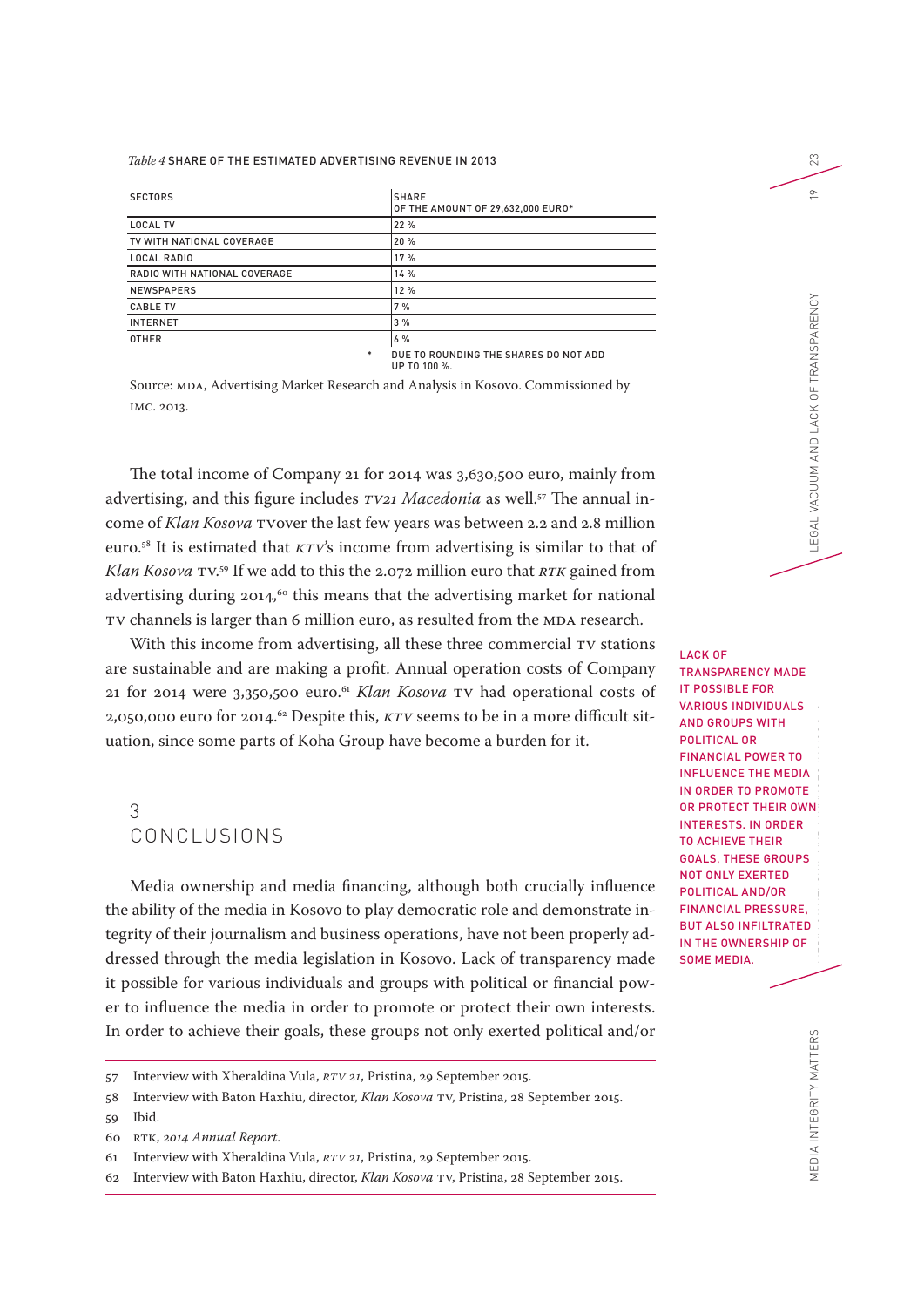financial pressure, but also infiltrated in the ownership of some media. Indeed, there are cases where representatives or influential members of the main parties have launched media outlets. For example, the pro-PDK daily Infopress was established by former PDK MP and current deputy minister Rexhep Hoti, the *Tribuna* news portal by his daughter Besa Hoti, the daily *Prishtina* Post by Bardhyl Sejdiu, son of the former president Fatmir Sejdiu, with Mentor Tahiri as the nominal owner,<sup>63</sup> etc.

On the other side and related to this, there are problematic forms of media financing. For example, for years the pro-ruling party dailies enjoyed generous financial support through state advertising.

Big companies have also established media outlets in order to promote and protect their business interests. For example, *Radio* and *TV Dukagjini* and the *Telegrafi* news web portal by Dukagjini Group, *Kosova Sot* and *Top Kosova Radio* by Interpress Company. There are also cases of media takeover by large business groups. The case of *Klan Kosova* TV with Devolli Group as the new owner is apparently the latest example.

Lack of transparency also constitutes a serious problem for media advertising and the media market in general. This limits the media income through advertising as the main form of their financing and of their general development. This seems to be one of the main reasons for foreign media owners to show no interest in investment in the Kosovo media market.

# 4 RECOMMENDATIONS

- 1. Kosovo legislators and the IMC should pay much more attention to transparency of media ownership and media concentration. The IMC should take a leading role and initiate public debate on these issues, in order to engage both the media community and legislators.
- 2. The IMC should re-launch its initiative to adopt new regulations on media ownership and concentration.
- 3. The IMC, together with associations of journalists, should take a leading role and organise structured and informed debate among the media community, legislators and the public on the challenges posed by the new online media both for media development and for society in general.
- 4. The EU Commission should raise issues concerning the transparency of media ownership and media concentration in its dialogue with the Kosovo government on the criteria for the progress in the EU integration.

23

<sup>63</sup> Interview with a former journalist of *Prishtina Post* who spoke on condition of anonymity, Pristina, 21 September 2015.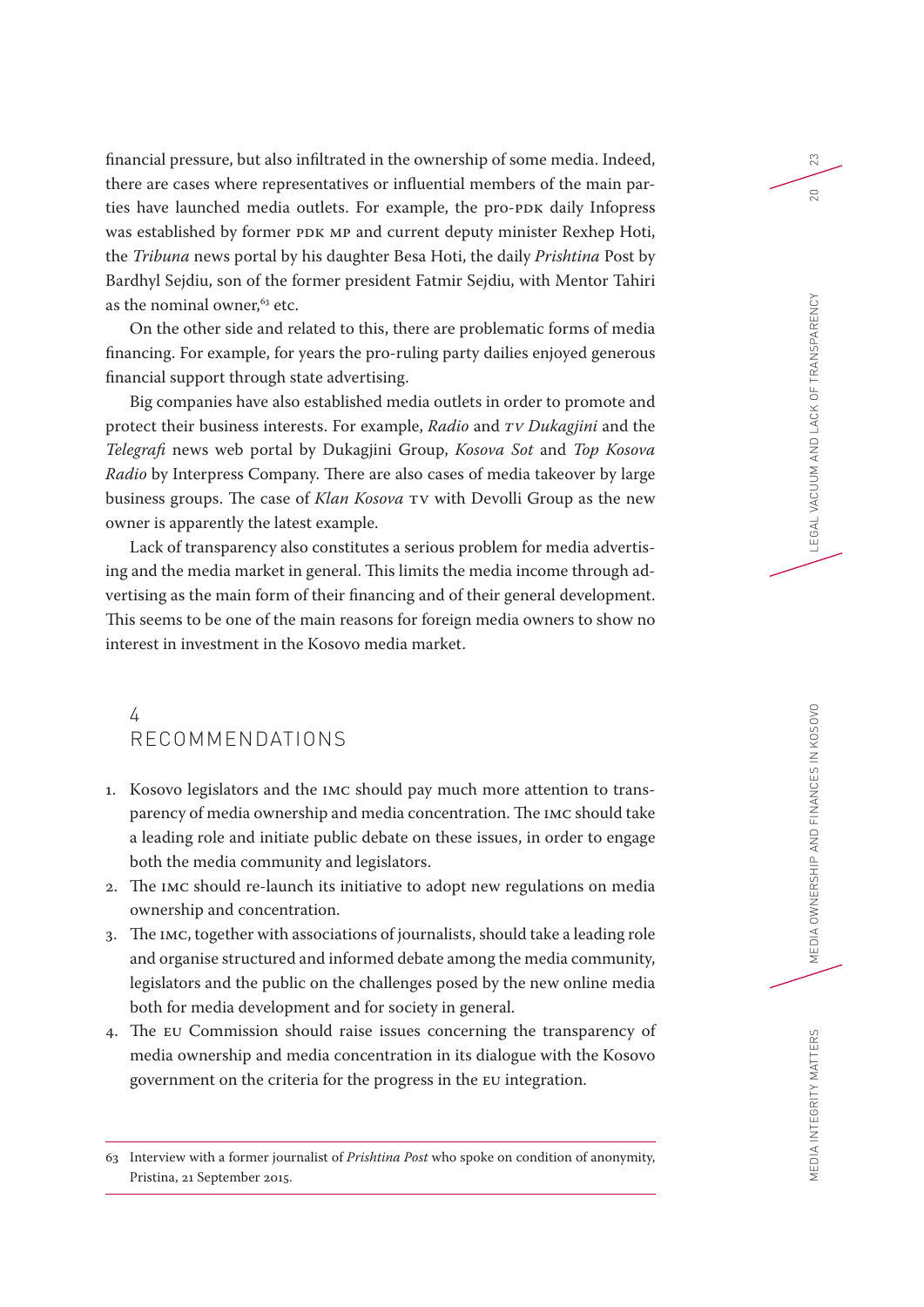#### BIBLOGRAPHY

- Berisha, I., "Kosovo/a", in *Media Ownership and its Impact on Media Independence and Pluralism*, ed. B. Petković, Peace Institute, Ljubljana, 2004.
- Brogi et al., *Freedom of Media in the Western Balkans*. European Union, Brussels, 2014. Commissioned by the Subcommittee on Human Rights of the European Parliament.
- European Commission, *Kosovo Progress Report*, October 2014. Available at: http://ec.europa.eu/enlargement/pdf/ key\_documents/2014/20141008-kosovo-progress-report\_en.pdf. Accessed 27 October 2015. Accessed 22 July 2015.
- European Fund for the Balkans, *Media freedom and integrity in the Western Balkans: Recent developments*, Paper series, March 2015. Available at: http:// balkanfund.org/wp-content/uploads/2015/03/Media-freedom-andintegrity-in-the-Western-Balkans-Recent-developments.pdf. Accessed 5 September 2015.
- Forumi shqiptar, "10 milioneret e Kosoves," 21 December 2009. Available at: http:// www.albeu.com/kosove/10-milioneret-ekosoves/83787/. Accessed 27 July 2015.
- GAP Institute for Advanced Studies, *RTK's Financial Sustainability: Finding alternatives to public broadcaster financing*, Policy brief, 2011.
- Hoxha, D., "KPM: IPKO shkelje me KTVnë," *Gazeta Jeta në Kosovë*, 12 April 2013. Available at: http://gazetajnk.com/?cid=1,1018,5284. Accessed 24 July 2015.
- Independent Media Commission (IMC), *Raporti vjetor i punës për vitin 2014 drejtuar Kuvendit të Republikës së Kosovës*, 2015. Available at: http://kpm-ks.org/ materiale/dokument/1432128309.6233. pdf. Accessed 25 July 2015.

Independent Media Commission (IMC), *Vlerësimi i nivelit të shikueshmërisë dhe penetrimit të mediave - sensibilizimi*, Pristina, 2011. Available at: http:// www.kpm-ks.org/materiale/dokument/1327504207.3477.pdf. Accessed 6 September 2015.

- Independent Media Commission (IMC), *Vlerësimi i gatishmërisë së qytetarëve për kalim në transmetim digjital*, Pristina, 2013. Available at: http:// www.kpm-ks.org/materiale/dokument/1382459651.3871.pdf. Accessed 6 September 2015.
- Index online, "Zhvatësja Margarita Kadriu," 28 October 2014. Available at: http:// indeksonline.net/?FaqeID=2&LajmID=123001. Accessed 25 July 2015.
- Institute for Development policy, *The State of the Media in Kosovo 2015*. Available at: http://www.indep.info/documents/71012\_ INDEP%20-%20The%20State%20of%20 the%20Media%20in%20Kosovo%202015. pdf. Accessed 18 July 2015.
- IREX, "Kosovo", in *Media Sustainability Index*, 2015. Available at: https://www. irex.org/sites/default/files/2015-msikosovo.pdf. Accessed 18 July 2015.
- IREX, "Kosovo", in Media Sustainability Index, 2014. Available at: https://www.irex.org/ sites/default/files/u105/EE\_MSI\_2014\_ Kosovo.pdf. Accessed 18 July 2015.
- Koha Ditore, "Pushteti i biznesmenëve," 25 May 2014, pp. 4-6.
- Koha Ditore, "RTK-ja hoqi kronikat anti-PDK," 4 March 2015, pp. 1,7.
- Koha Ditore, "Shantazhi si mjet për t'u ngjitur në politikë," 25 May 2014, p. 7.

Koha Ditore, 2 August 2015, p. 3.

Kosova Sot, "PDK kriminalizoi privatizimin, favorizoi 'Devollin'," 7 October 2015, pp. 6–7. 23

 $\overline{21}$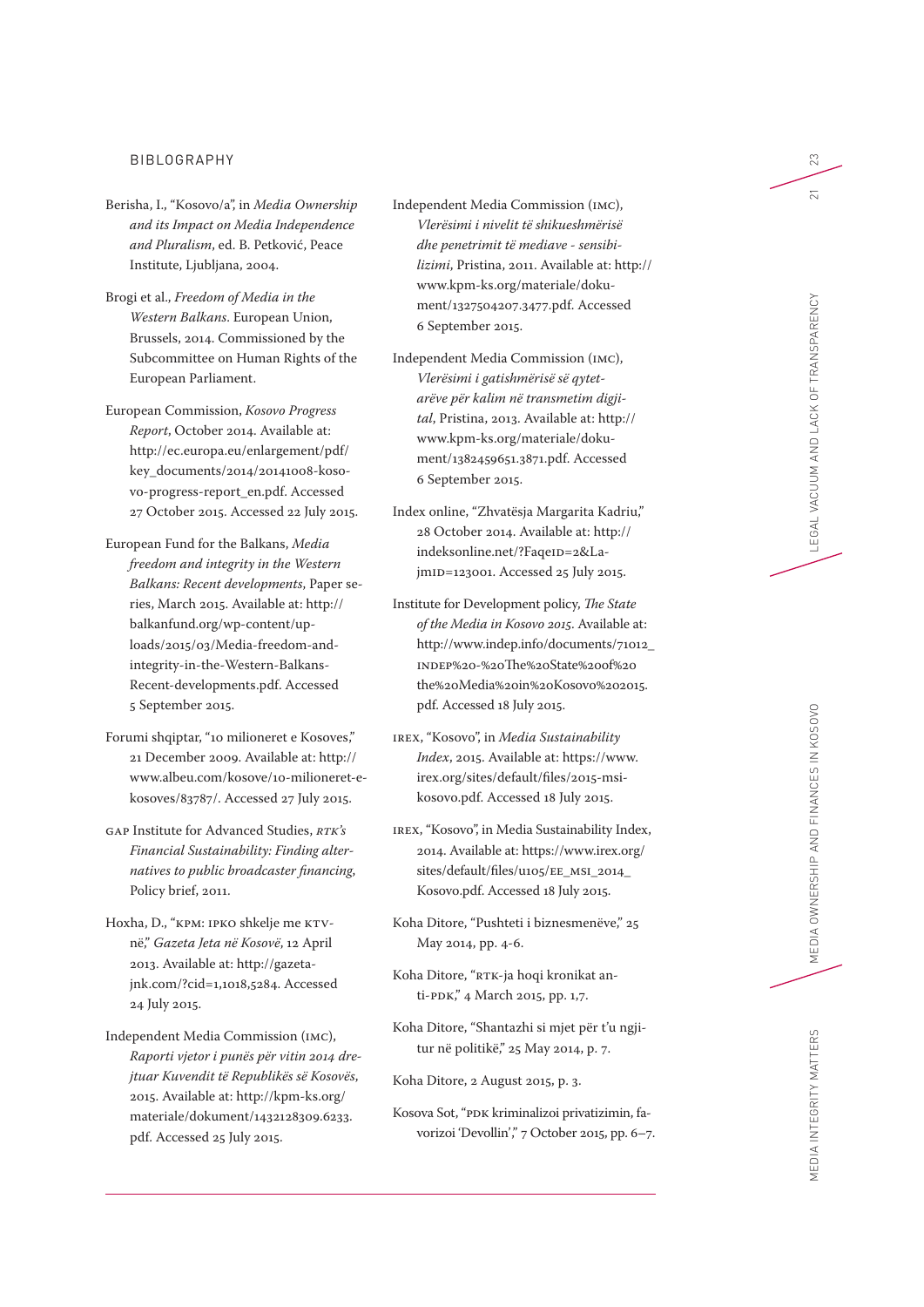Lapsi Lajme, "Kush po e godet me miell Baton Haxhiun," 11 October 2014. Available at: http://www.lapsi.al/la jme/2014/10/11/kush-po-e-godetme-miell-baton-haxhiun. Accessed 3 September 2015.

- Management Development Associates (MDA), *Advertising Market Research and Analysis in Kosovo*. Commissioned by the Independent Media Commission (IMC)˝. Pristina, September 2013. Available at: http://www.kpm-ks.org/ materiale/dokument/1382459651.3871. pdf. Accessed 19 July 2015.
- Management Development Associates (MDA), *Vlerësimin e Gatishmërisë së Qytetarëve të Republikës së Kosovës për Kalimin në Transmetimin Digjital*. Commissioned by the Independent Media Commission (IMC). Pristina, September 2013. Available at: http:// www.kpm-ks.org/materiale/doku ment/1382459651.3871.pdf. Accessed 6 September 2015.
- OSCE Mission in Kosovo, *Circulation and Politicization of the Print Media in Kosovo*, 2010. Available at: http://www. osce.org/kosovo/67790?download=true. Accessed 4 September 2015.
- OSCE Mission in Kosovo, *Freedom of Media and Safety of Journalists in Kosovo*, June 2014. Available at: http://www.osce. org/kosovo/122390?download=true. Accessed 21 July 2015.

## ONLINE REGISTERS

- Independent Media Commission, Adresari i subjekteve transmetuese të licencuara në Kosovë. Available at: http://kpm-ks. org/?pamja=dokumentet&gjuha=1&k erko=Adresari%20i%20subjekteve%20 transmetuese. Accessed 17 July 2015.
- Independent Media Commission, Adresari i Ofertuesve të Shërbimeve Programore të licencuar në Kosovë. Available at: http://www.kpm-ks.org/materiale/
- Petković, B. (ed.), *Media Ownership and its Impact on Media Independence and Pluralism*, Peace Institute, Ljubljana, 2004.
- Petković, B. (ed.), *Media Inegrity Matters*, Peace Institute, Ljubljana, 2014.
- Radio Television of Kosovo, *Annual Report 2014*, Pristina, 2015.
- Radio Television of Kosovo, *Annual Report 2013*, Pristina, 2014.
- Telegrafi.com, "Sa milliardë dollarë 'pe shon' Lazim Destani nga Tetova?" 25 November 2014. Available at: http:// www.telegrafi.com/lajme/sa-miliardedollare-peshon-destani-nga-tetova-79-6523.html. Accessed 28 July 2015.
- Taylor, B., *Kosovo: Setting Media Standards: Public awareness and effectiveness of the Independent Media Commission and the Press Council of Kosovo*, Thompson Foundation, 2015. Available at: http:// www.thomsonfoundation.org/assets/ News\_Features/2015/Kosovo%20report/ Kosovo\_Report\_new1602\_setting\_me dia\_standards.pdf. Accessed 19 July 2015.
- UBO Consulting, *Media Indicators 2015: A thorough study from a journalists' point of view on Kosovo's media freedom and conditions*. Commissioned by Kosovo Glocal - Kosovo 2.0, ÇOHU and Kosovo Press Council. 2015. Available at: http:// presscouncil-ks.org/wp-content/up loads/2015/05/Media-Indicators-2015. pdf. Accessed 16 July 2015.

23

22

MEDIA INTEGRITY MATTERS

dokument/1435753871.2781.xls. Accessed 17 July 2015.

Independent Media Commission, Adresari i Operatorëve Kabllor të licenc uar në Kosovë. Available at: http:// www.kpm-ks.org/materiale/doku ment/1435753949.1727.xls. Accessed 17 July 2015.